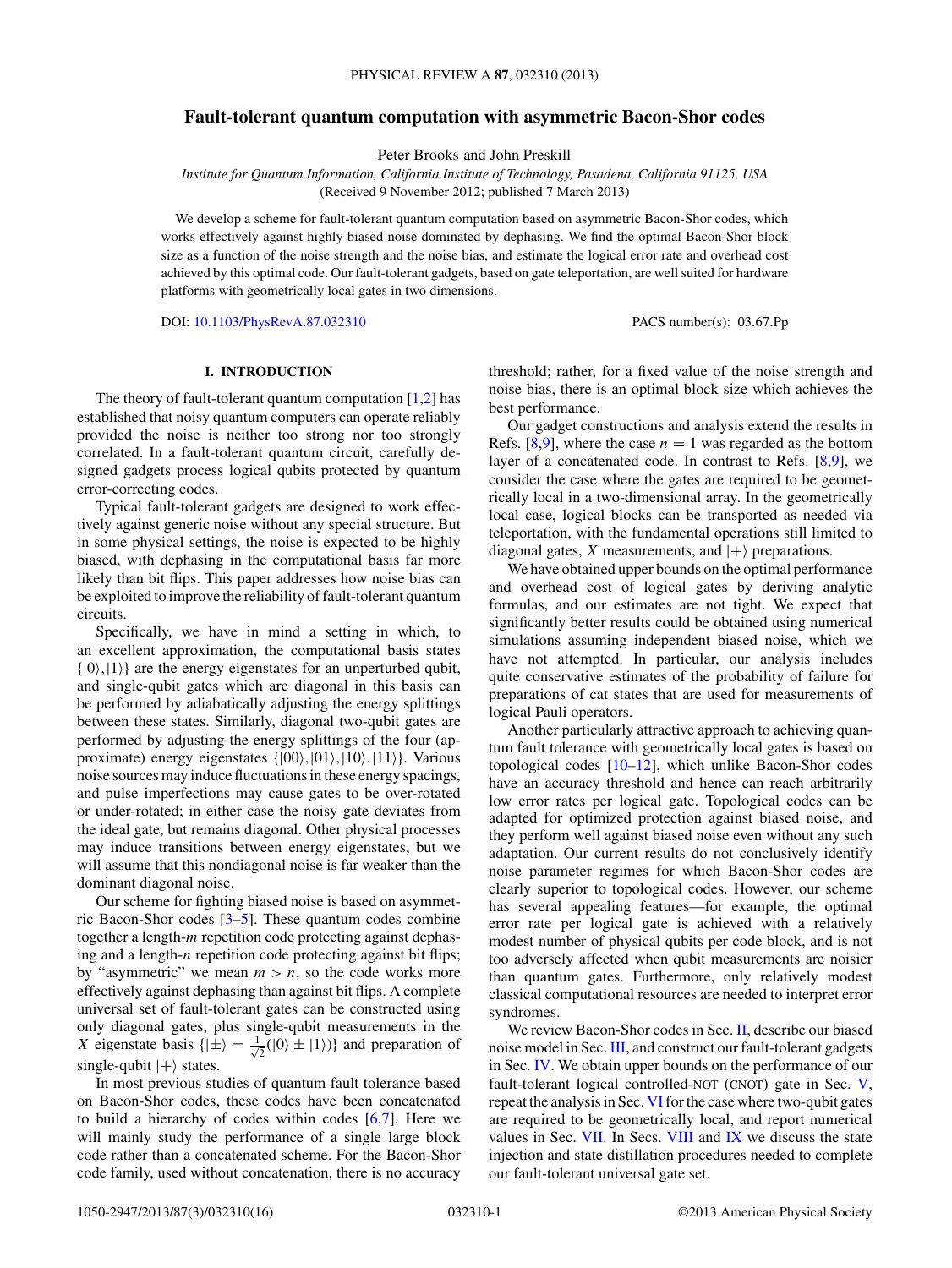<span id="page-1-0"></span>

FIG. 1. Bacon-Shor qubits arranged in an  $n \times m$  lattice.

Fault-tolerant gadgets protecting against biased noise have also been discussed previously in Refs. [\[13–15\]](#page-15-0).

## **II. BACON-SHOR CODES**

Bacon-Shor codes are quantum subsystem codes which are constructed by combining together two quantum repetition codes, one protecting against *Z* (phase) errors and the other protecting against *X* (bit flip) errors. We will consider using Bacon-Shor codes to protect quantum information against biased noise, such that *Z* errors are much more common than *X* errors; therefore, the length *m* of the code protecting against *Z* errors will be longer than the length *n* of the code protecting against *X* errors. In this case we say that the code is asymmetric. The code protects one encoded qubit in a block of *nm* physical qubits.

It is convenient to arrange the physical qubits in a rectangular lattice with *n* rows and *m* columns, as in Fig. 1. The code has (*m* − 1) *Z*-type stabilizer generators, or check operators, which can be measured to determined a syndrome for detecting *X* errors, and  $n - 1$  *X*-type stabilizer generators, which can be measured to determine the syndrome for *Z* errors. Each *Z*-type check operator is a weight-2*m* operator applying *Z* to each qubit in a pair of adjacent rows, and each *X*-type check operator is a weight-2*n* operator applying *X* to each qubit in a pair of adjacent columns, as in Fig. 2. Because each *Z*-type check operator "collides" with each *X*-type check operator at four lattice sites, the *Z*-type and *X*-type check operators are mutually commuting and can be measured simultaneously. The logical Pauli operator  $Z^L$  acting on the encoded qubit is a tensor product  $Z^{\hat{\otimes}m}$  acting on all the qubits in a (long) row; all rows are equivalent because a product of two such row operators is in the code stabilizer. The operator  $Z^L$  collides with each *X*-type check operator at two sites; therefore it commutes with these check operators and hence preserves the code space. The logical Pauli operator *X<sup>L</sup>* is a tensor



product  $X^{\otimes n}$  acting on all qubits in a (short) column; again the columns are equivalent, and *X<sup>L</sup>* commutes with the *Z*-type check operators. The operators  $Z^L$  and  $X^L$  collide at a single site and hence anticommute.

Assuming that *m* and *n* are both odd, the code can correct  $(m-1)/2$  *Z* errors and  $(n-1)/2$  *X* errors. To perform a decoded *X<sup>L</sup>* measurement, we can measure all *nm* qubits in the *X* basis, compute the parity of the outcomes for each of the *m* columns, and then perform a majority vote on the *m* column parities. The decoded measurement fails only if  $(m + 1)/2$ columns each have at least one *Z* errors. Similarly, we can perform a decoded  $Z^L$  measurement by measuring all qubits in the *Z* basis, computing the parity of the outcomes for each of the *n* rows, and then performing a majority vote on the *n* row parities. This decoded measurement fails only if  $(n + 1)/2$ rows each have at least one *X* error.

The code also has a gauge algebra of Pauli operators that commute with the check operators and with the logical operators, though the gauge operators do not necessarily commute with one another. The *Z*-type gauge algebra is generated by weight-2 operators with *Z* acting on a pair of neighboring qubits in the same column, and the *X*-type gauge algebra is generated by weight-2 operators with *X* acting on a pair of neighboring qubits in the same row. Thus each *X*-type check operator is a product of *n* weight-2 gauge operators, and each *Z*-type check operator is a product of *m* weight-2 gauge operators. Conveniently, then, the error syndrome can be determined by measuring only weight-2 gauge operators, and furthermore each of these gauge operators is geometrically local, acting on a pair of neighboring qubits. Measuring an *X*-type gauge operator disturbs the values of some *Z*-type gauge operators (and vice versa), but without inflicting any damage on the protected logical subsystem.

#### **III. NOISE MODEL**

We consider a local stochastic biased noise model, in which we distinguish between a rate *ε* for dephasing faults and a (perhaps much lower) rate  $\varepsilon'$  for general faults in diagonal gates. The ratio  $R = \varepsilon/\varepsilon'$  will be called the noise bias. For simplicity we will assume that  $\varepsilon$  is also the error rate for single-qubit preparations and measurements in most of the formulas we display, though we will treat the case where preparations and measurements are noisier than diagonal gates in Sec. VIIC. A dephasing fault, which we will also call a diagonal fault, is a trace-preserving completely positive map such that all Kraus operators are diagonal in the computational basis; for a general fault, which we will also call a nondiagonal fault, the Kraus operators are unrestricted. We assume that the sum of the probabilities for all fault paths with *r* dephasing faults and *s* nondephasing faults at specified circuit locations is no greater than  $\varepsilon^r(\varepsilon')^s$ .

## **IV. FAULT-TOLERANT GADGETS**

FIG. 2. (Color online) *X*-type stabilizer operator (top) and*Z*-type stabilizer operator (bottom)

The construction of fault-tolerant gadgets for universal quantum computation follows Ref. [\[8\]](#page-15-0). We implement the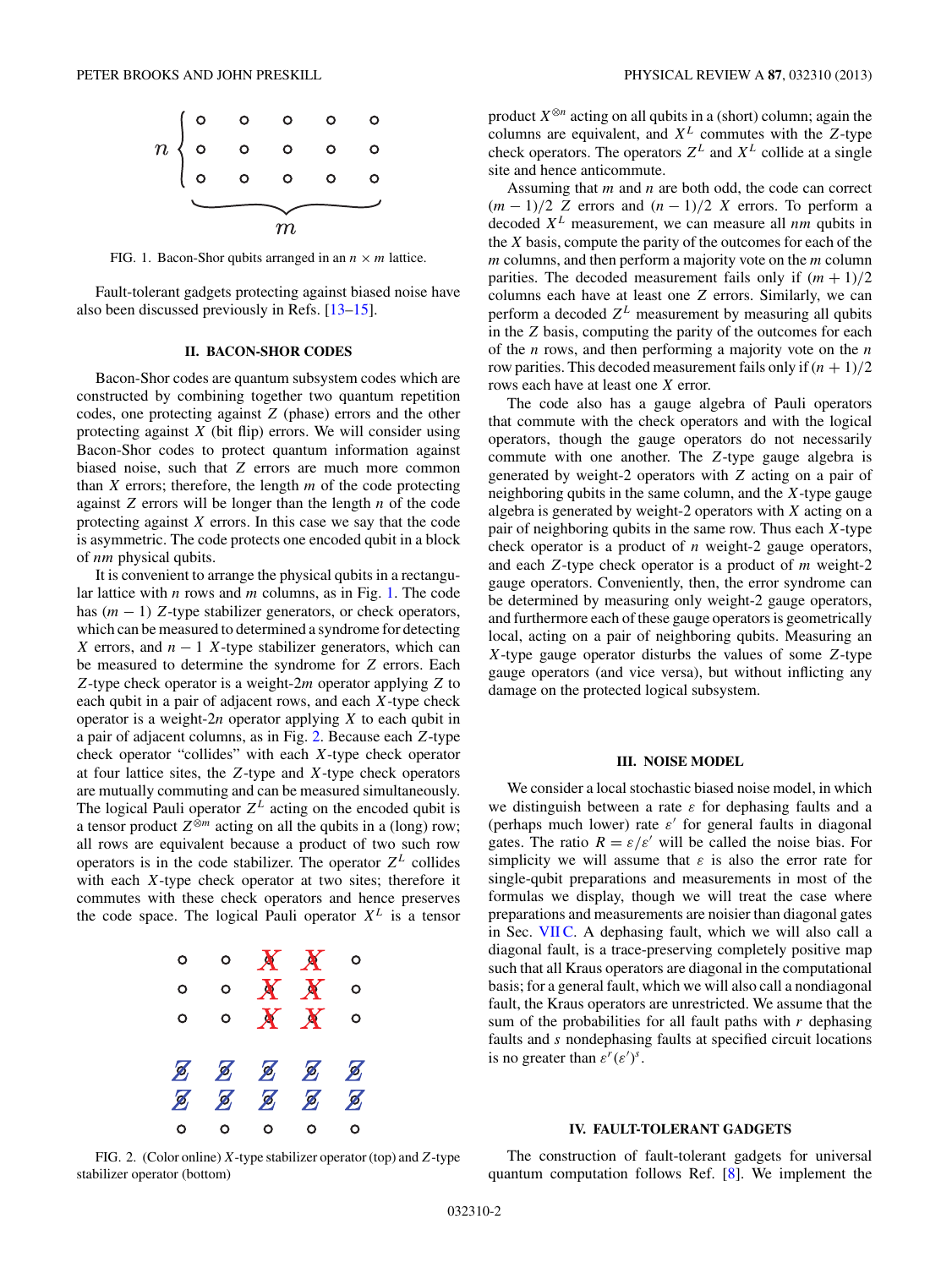logical gate set

$$
\mathcal{G}_{\text{CSS}}^L = \left\{ \mathcal{P}_{\vert + \rangle}^L, \mathcal{P}_{\vert 0 \rangle}^L, \mathcal{M}_X^L, \mathcal{M}_Z^L, \text{CNOT}^L \right\} \tag{1}
$$

which is sufficient for error correction on Calderbank-Shor-Steane (CSS) codes, using the physical gate set

$$
\mathcal{G}_{\text{fund}} = \{ \mathcal{P}_{\vert + \rangle}, \mathcal{M}_X, \text{CZ} \};\tag{2}
$$

here  $\mathcal{M}_X$ ,  $\mathcal{M}_Z$  denote measurements of the Pauli operators *X* and *Z*,  $P_{|+}$ ,  $P_{|0\rangle}$  denote preparations of the *X* and *Z* eigenstates with eigenvalue 1, and CZ denotes the two-qubit controlled phase gate

$$
CZ = \exp\left(-i\frac{\pi}{4}(Z - I) \otimes (Z - I)\right),\tag{3}
$$

which is diagonal in the computational (*Z*-eigenstate) basis  $|00\rangle$ ,  $|01\rangle$ ,  $|10\rangle$ ,  $|11\rangle$  with eigenvalues (1,1,1, −1). A diagonal gate like this one can be realized by adiabatically perturbing the energy splittings of the computational basis states, and hence could plausibly have highly biased noise. Note that we have not included  $\mathcal{M}_Z$  in the physical gate set Eq. (2), because it will not be needed in our fault-tolerant gadget constructions.

The CZ gate acts symmetrically on the two qubits, and, like any Clifford gate, it can be usefully characterized by how it propagates Pauli errors:

$$
CZ: XI \to XZ, \quad IX \to ZX,
$$
  

$$
ZI \to ZI, \quad IZ \to IZ.
$$
 (4)

Of course, CZ commutes with *Z* acting on either qubit, and propagates an *X* acting on either qubit to a *Z* error acting on the other. These properties are nice if *Z* errors dominate over *X* errors and we use a code that corrects *Z* errors more effectively than *X* errors. The CZ gates do not propagate the relatively common *Z* errors, and though *X* errors do propagate they are transformed to *Z* errors, which the code handles more readily.

To achieve universal quantum computation, we supplement the logical gate set  $\mathcal{G}_{\text{CSS}}^L$  with high-fidelity encoded states  $|i\rangle = \frac{1}{\sqrt{2}}$  $\frac{1}{2}(|0\rangle + i|1\rangle)$  and  $|T\rangle = \frac{1}{\sqrt{2}}$  $\overline{z}$ (|0) +  $e^{i\pi/4}$ |1)), which can be prepared using state injection and distilled using the  $\mathcal{G}^L_{\text{CSS}}$ operations [\[16\]](#page-15-0). Gates that complete a universal set can then be constructed using these states and the  $\mathcal{G}_{\text{CSS}}^L$  gates [\[17\]](#page-15-0).

# A.  $\mathcal{M}_X^L$  gadget

To perform a destructive  $\mathcal{M}^L_X$  measurement we first perform independent  $\mathcal{M}_X$  measurements on all qubits in the code block, and then compute the parity of the *n* measurement outcomes in each column. Finally a majority vote of the *m* column parities yields the logical measurement outcome. The result agrees with an ideal measurement if the sum of the number of *Z* errors in the block and the number of faulty  $\mathcal{M}_X$  measurements is no larger than  $(m - 1)/2$ .

# **B.**  $\mathcal{M}_{Z}^{L}$  gadget

If M*<sup>Z</sup>* were included in our repertoire of physical gates, then we could perform a destructive  $\mathcal{M}_Z^L$  using the dual of the procedure described above for the destructive  $\mathcal{M}_{X}^{L}$ . That is, we

could perform independent  $\mathcal{M}_Z$  measurements on all qubits in the code block, compute the parity of the *m* measurement outcomes in each row, and perform a majority vote of the *n* row parities to obtain the logical measurement outcome. The result agrees with an ideal measurement if the sum of the number of *X* errors in the block and the number of faulty  $M_Z$ measurements is no larger than  $(n - 1)/2$ .

However, for our fault-tolerant gadget constructions we will require instead a *nondestructive*  $\mathcal{M}_Z^L$  measurement, such that the ideal measurement procedure leaves encoded *Z<sup>L</sup>* eigenstates intact. In principle a nondestructive measurement of the row parity could be done by preparing a single ancilla qubit in the state  $|+\rangle$ , performing *m* CZ gates in succession acting on the ancilla qubit and the *m* qubits in the row, and finally measuring the ancilla qubit in the *X* basis. However, this procedure is not fault-tolerant for two reasons. First, a single *Z* error acting on the ancilla qubit can flip the measurement outcome. Second, a single *X* error acting on the ancilla can propagate multiple times, producing a high-weight *Z* error acting on the qubits in the row.

This second problem can be addressed by replacing the single-qubit ancilla by an *m*-qubit cat state  $|+^{cat}\rangle =$  $\frac{1}{2}$  $\frac{1}{2}(|0\rangle^{\otimes m} + |1\rangle^{\otimes m})$ , so that each ancilla qubit interacts via a CZ gate with only one data qubit, limiting the error propagation. The fault-tolerant preparation of the cat state is discussed below. After the *m* CZ gates, the cat state is read out in the basis  $|\pm^{\text{cat}}\rangle = \frac{1}{\sqrt{2}}$  $\overline{Z}$ (|0)<sup> $\otimes m$ </sup> ± |1)<sup> $\otimes m$ </sup>) to determine the row parity. This measurement of  $X^{\otimes m}$  is performed destructively by measuring each of the *m* ancilla qubits in the *X* basis and computing the parity of the outcomes.

To address the first problem (that a single fault can flip the measured parity), the parity measurement is repeated *r* times for each row, each time with a fresh cat state, and the majority of the results is computed. The repetition provides protection against *Z* errors in the ancilla, but of course there may also be (relatively rare) *X* errors acting on the data qubits due to faults during the  $Z^L$  measurement circuit. These faults cause a logical *X<sup>L</sup>* error only if *X* errors occur in a majority of the *n* rows.

Actually, we find that, depending on the rates for diagonal and nondiagonal faults, it may be advantageous to use a shorter ancilla prepared in a cat state of length p, where  $1 \leqslant p < m$ . In that case some ancilla qubits interact with more than one data qubit, increasing the danger of error propagation, but on the other hand errors are less likely to occur during the preparation of the (shorter) cat state. However, using a length-*m* cat state has the significant advantage that the  $\mathcal{M}_Z^L$  measurement can be conveniently executed using geometrically local gates on the two-dimensional lattice, as we will discuss in Sec. [VI.](#page-8-0)

This procedure for measuring  $Z^L$  can easily be extended to build gadgets that perform the parity measurements  $\mathcal{M}_{ZZ}^L$ ,  $M_{ZZZ}^L$  on multiple logical qubits.

#### **C. Cat state preparation**

The length-*p* cat state  $|+^{cat}\rangle = \frac{1}{4}$  $\frac{1}{2}(|0\rangle^{\otimes p} + |1\rangle^{\otimes p})$  may be characterized as the simultaneous eigenstate with eigenvalue 1 of *X*<sup>⊗</sup>*<sup>p</sup>* and of *p* − 1 *ZZ* operators, each one acting on a pair of neighboring qubits. To prepare the cat state, we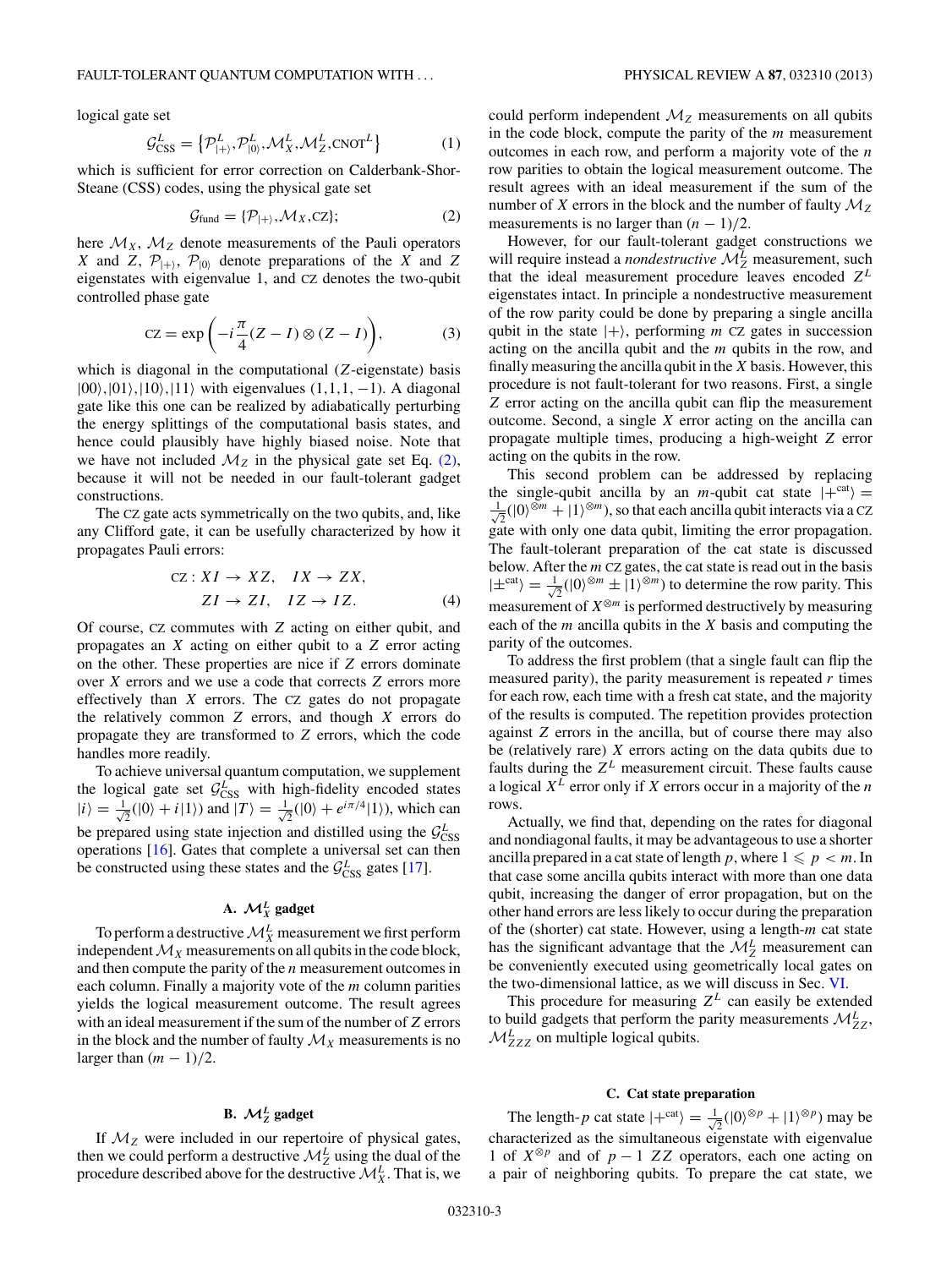<span id="page-3-0"></span>start by preparing the product state  $|+\rangle^{\otimes p}$  (an eigenstate of  $X^{\otimes p}$ ), and proceed to measure the *p* − 1 *ZZ* operators (each of these measurements is executed using yet another ancilla qubit). If every measurement has the outcome  $ZZ = +1$ , then the cat state has been prepared successfully, assuming the measurements are flawless. Otherwise, the measurement outcomes provide a syndrome pointing to *X* errors in the cat state (each  $ZZ = -1$  outcome identifies the endpoint of a chain of *X* errors). These *X* errors in the cat state need not be corrected; instead we can keep track of their propagation as the computation proceeds. Specifically, the *X* errors in the cat state propagate to become *Z* errors acting on the measured row of the data block, which should be taken into account when we decode a later  $X^L$  measurement of that block. Following Knill [\[17\]](#page-15-0), we say that the measured syndrome is used to update the "Pauli frame" of the computation.

To improve robustness, we add one more (redundant) *ZZ* measurement acting on the first and last qubit in the cat state. Then an even number among the *p ZZ* measurements should have the outcome −1 if all measurements are correct; if in fact we find an odd number of −1 outcomes then we reject the syndrome. (Adding further redundant checks would further improve the reliability of the syndrome extraction, though we will not include these.) We conduct  $r'$  rounds of syndrome measurement, including rejected rounds, so that the number of accepted rounds may be fewer than *r* .

In principle, the cat state Pauli frame could be determined by performing a perfect matching on a two-dimensional graph representing the space-time history of the cat state syndrome measurement [\[10\]](#page-15-0). Instead, we will consider a much simpler and less effective method for decoding the syndrome history. Though far from optimal, our procedure has two advantages over the perfect matching algorithm—it requires only very modest (classical) computational resources compared to perfect matching, and it is also much easier to study analytically.

In our unsophisticated scheme, we determine the Pauli frame using whichever syndrome occurs most frequently among the accepted rounds, which we call the "winning" syndrome. (Our analysis does not depend on what rule is used when two or more syndromes tie for the distinction of being most frequent, since we pessimistically assume that the preparation gadget fails catastrophically in the event of such a tie.) The state preparation protocol is deterministic in the sense that ancillas are never discarded, and the number of rounds of syndrome measurement is always r' irrespective of the measurement outcomes.

The complete circuit for measuring the row parity, including repeated measurement of the cat state syndrome, is shown in Fig. 3. In the circuit shown, the cat state is prepared first, and then used to measure the parity of a row. Since the CZ gates commute with each other, we could alternatively perform the *ZZ* measurements on the cat state *after* the ancilla interacts with the data.

Even if the cat state is "prepared" after its "use," *X* errors in the ancilla during the preparation can still cause trouble. The *X* errors cause the cat state syndrome to evolve as it is measured repeatedly, and therefore the syndrome that occurs most often, even if valid when measured, may differ from the syndrome that is applicable when the cat state interacts with the data.



FIG. 3. (Color online) Gadget for a single row of the nondestructive  $\mathcal{M}_Z^L$  measurement, where the cat state ancilla length  $p$  is equal to the row length *m*.

The effect of this syndrome "drift" needs to be included in our error analysis.

# **D.**  $\mathcal{P}_{\vert+\rangle}^{L}$  gadget

The logical state  $|+\rangle^L$ , for a particular "choice of gauge," is a product of *m* length-*n* cat states, one for each column of the block. This state is an eigenstate with eigenvalue 1 of  $X^L = X^{\otimes n}$  acting on any column, and of the gauge operator *ZZ* acting on a pair of neighboring qubits in any column (and hence also a +1 eigenstate of all the *Z*-type check operators). We prepare these *m* length-*n* cat states in parallel, using the same procedure for preparing length-*p* cat states described above. In this case we repeat the syndrome measurement for each column  $r_+$  times.

#### **E. Error correction gadget**

Error correction can be performed on a logical block using the "one-bit teleportation" gadget shown in Fig. 4. This circuit transfers the single-qubit state  $|\psi\rangle$  from qubit 2 to qubit 1. We prepare qubit 1 in the state  $|+\rangle = \frac{1}{4}$  $\frac{1}{2}(|0\rangle + |1\rangle)$ , perform the joint measurement  $\mathcal{M}_{Z^1Z^2}$  on the two qubits, then perform the single-qubit measurement  $\mathcal{M}_{X^2}$ . After applying Pauli operators conditioned on the two measurement outcomes, the result is that the input state  $|\psi\rangle$  of qubit 2 is moved to qubit 1. The conditional *X* and*Z* gates in this teleportation gadget need not actually be executed; instead the Pauli frame is updated to reflect the measurement outcomes. One-bit teleportation can be performed at the logical level using the fault-tolerant measurement gadgets  $\mathcal{M}_{ZZ}^L$  and  $\mathcal{M}_{X}^L$  that we have already described.



FIG. 4. One-bit teleportation circuit.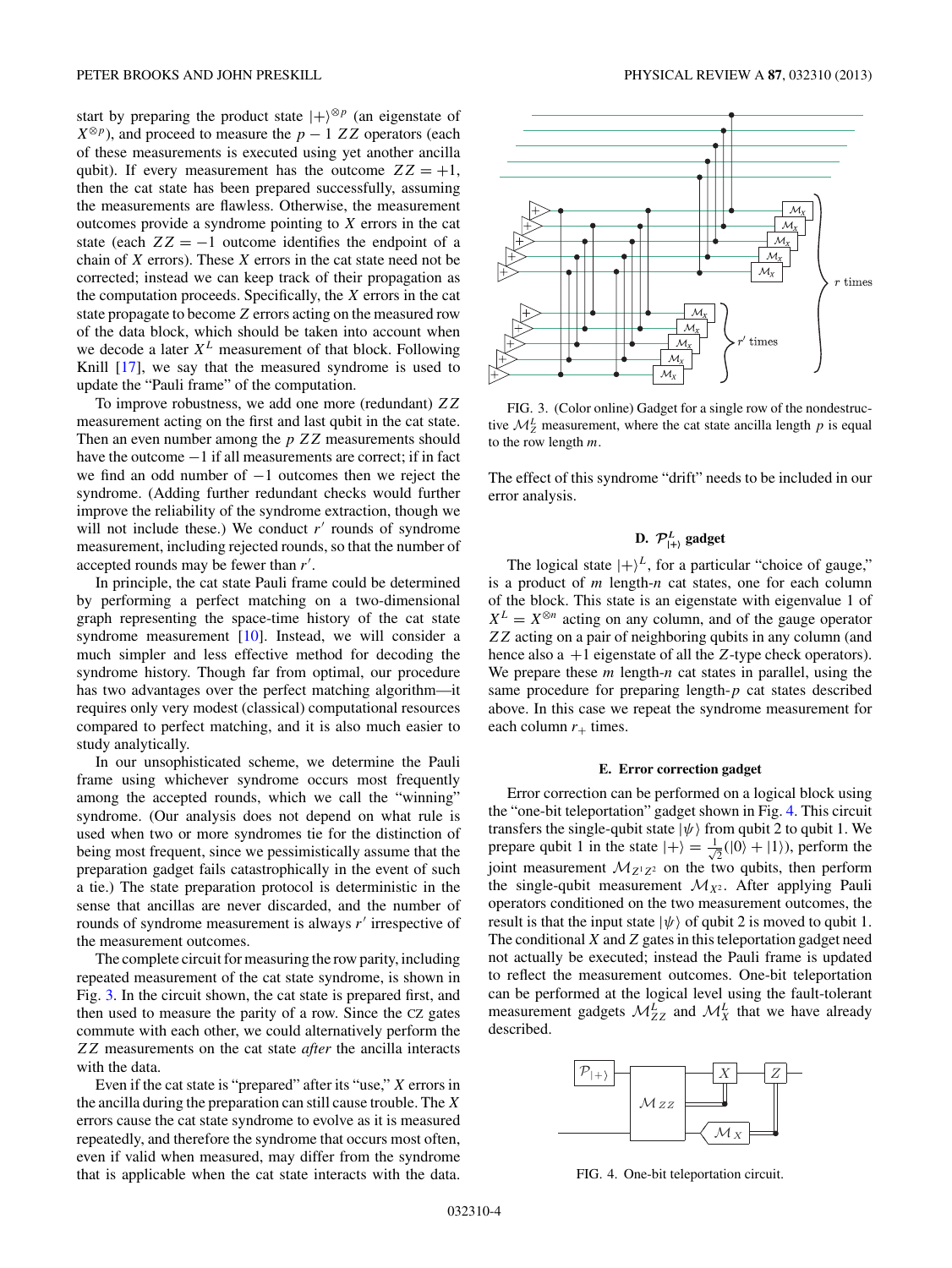<span id="page-4-0"></span>

FIG. 5. Four versions of the CNOT gadget.

# **F. CNOT***<sup>L</sup>* **gadget**

The gadget shown in Fig. 5 applies a fault-tolerant "teleported" CNOT*<sup>L</sup>* logical operation, up to a known Pauli error determined by the measurement outcomes [\[8\]](#page-15-0). Aside from executing the logical gate, the gadget also achieves error correction by measuring both incoming blocks and preparing fresh outgoing blocks.

To better understand how the gadget works, it is helpful to divide it into two parts. One part is the one-bit teleportation gadget described in Sec. [IV E,](#page-3-0) which performs error correction on a single block. The other component of the CNOT gadget is shown in Fig. 6, where again the Pauli-frame updates are explicitly indicated. We may verify that this circuit realizes a CNOT gate by checking that it propagates Pauli operators according to the rule

$$
CNOT: XI \to XX, \quad IX \to IX,
$$
  

$$
ZI \to ZI, \quad IZ \to ZZ.
$$
 (5)

We denote the measurement outcomes of  $\mathcal{M}_X$  and  $\mathcal{M}_{ZZZ}$ as  $(-1)^a$  and  $(-1)^b$  respectively. Since  $|+\rangle$  is an eigenstate of *X* with eigenvalue  $+1$ , *XI* acting on the input qubits is equivalent to *XIX* acting on the three qubits in the circuit, which commutes with  $M_{ZZZ}$  and hence becomes *XX* acting on the output qubits. Likewise, *IX* acting on the input qubits is equivalent to  $IXX$ , which commutes with  $M_{ZZZ}$ and becomes  $(-1)^{a} I X$  acting on the output qubits using the measurement outcome  $IXI = (-1)^a$ . *ZI* acting on the input qubits commutes with  $M_{ZZZ}$  and trivially maps to  $ZI$ acting on the output qubits, while *IZ* acting on the input qubits becomes *IZI*, which maps to  $(-1)^{b}ZIZ$  using the measurement outcome  $ZZZ = (-1)^b$ . Hence we have found

$$
CNOT: XI \to XX, \quad IX \to (-1)^{a} IX,
$$
  

$$
ZI \to ZI, \quad IZ \to (-1)^{b} ZZ,
$$
 (6)



FIG. 6. Teleported CNOT gate.

which is corrected to Eq.  $(5)$  by applying  $Z^a$  to both output qubits and  $X^b$  to the second qubit. When we combine the CNOT gate with one-bit teleportation of the first qubit, the measurements  $M_{ZZ}$  and  $M_{ZZZ}$  commute and hence can be done in either order.

Four different versions of the CNOT gadget are shown in Fig. 5. Let us denote the blocks appearing in the figure as blocks 1, 2, 3, 4, counting from the top down. Version (a) of the CNOT gadget contains the preparations and measurements  $P_{|+|}[1], P_{|+|}[4], M_{ZZ}[12], M_{ZZZ}[234],$  $\mathcal{M}_X[2]$ , and  $\mathcal{M}_X[3]$ . This gadget has some arbitrary features which are exploited to construct the other versions. Since  $ZZ[12]ZZZ[134] = ZZZ[234]$ , we extract the same parity information if  $M_{ZZZ}[234]$  is replaced by  $M_{ZZZ}[134]$ ; also, since  $M_{ZZ}$  acts symmetrically on its two measured blocks, we may permute the blocks, in effect replacing  $\mathcal{P}_{|+\rangle}[1]$  and  $\mathcal{M}_X[2]$  by  $\mathcal{P}_{|+\rangle}[2]$  and  $\mathcal{M}_X[1]$ , thus obtaining version (b). Similarly, since  $M_{ZZZ}$  acts symmetrically, we may replace  $\mathcal{P}_{\vert+\rangle}[\vert 4]$  and  $\mathcal{M}_X[\vert 3]$  by  $\mathcal{P}_{\vert+\rangle}[\vert 3]$  and  $\mathcal{M}_X[\vert 4]$ , thus obtaining versions (c) and (d). In all these realizations of the gadget, the upper incoming block is the control block and the lower incoming block is the target block; by replacing  $\mathcal{M}_{ZZ}[12]$  and  $\mathcal{M}_{ZZZ}[234]$  by  $\mathcal{M}_{ZZZ}[123]$  and  $\mathcal{M}_{ZZ}[34]$  we can reverse the order of the CNOT.

This freedom to choose the incoming control block to be either block 1 or block 2, and to choose the incoming target block to be either block 3 or block 4, will be useful when we consider in Sec. [VI](#page-8-0) how to realize the CNOT gadget using geometrically local gates. No matter how we configure the gadget, one block participates in both  $M_{ZZ}$  and  $M_{ZZZ}$ . However, for versions (a) and (c) in Fig. 5, the twice-measured block is an incoming (control) data block, while for versions (b) and (d) the twice-measured block is an outgoing (control) data block.

The CNOT*<sup>L</sup>* gadget is characterized by four parameters: the length *p* of the cat states used in the *Z*-type measurements and the number of times measurements are repeated  $(r_{+}$  for the  $|+\rangle^L$  preparation, *r'* for the cat state preparation, and *r* for  $ZZ^L$  and  $ZZZ^L$  measurements). In principle we could choose different values of these parameters in the measurements  $\mathcal{M}_{ZZ}^L$ and  $M^{L}_{ZZZ}$ , but in practice we have found it optimal or near optimal to use the same parameters for both.

#### **G. Scheduling**

If geometrically nonlocal gates are allowed, and fresh ancilla qubits are always available on demand, then we can schedule the CZ gates so that no data qubit or ancilla qubit is idle during any time step. We assume that a preparation, measurement, or CZ gate can be performed in a single time step. Suppose, for example, that we use the gadget design in Fig.  $5(b)$ , where the outgoing control data block participates in both  $\mathcal{M}_{ZZ}^L$  and  $\mathcal{M}_{ZZZ}^L$ , and let us also assume that the [\[12\]](#page-15-0) cat states have length 2*m* while the [234] cat states have length 3*m*, matching the weight of the measured operators. We label the *r* ancilla registers used to measure a row operator *r* times by  $a \in \{1, 2, 3, \ldots, r\}$  for the  $ZZ^L$  measurement and by  $b \in \{1, 2, 3, \ldots, r\}$  for the  $ZZZ^L$  measurement. Suppose that  $\mathcal{P}_{\vert+\rangle}^{L}[2]$  is completed in time step −1 and that  $\mathcal{P}_{\vert+\rangle}^{L}[3]$  is completed in time step 0. Then the CZ gates are scheduled as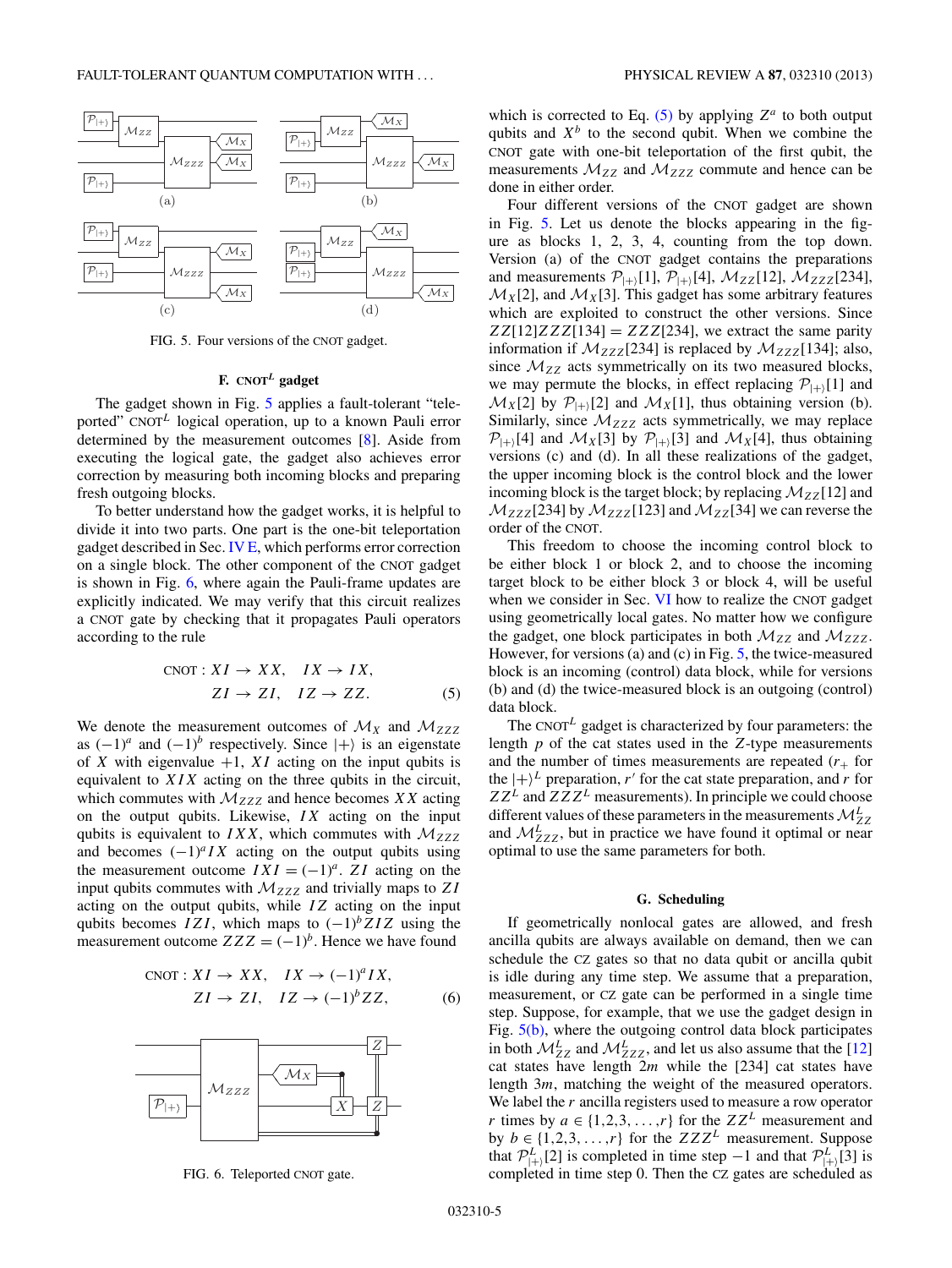<span id="page-5-0"></span>follows: The [12] ancilla *a* interacts with block 2 in time step  $a - 1$  and with block 1 in time step *a*, while the [234] ancilla *b* interacts with blocks 2, 3, and 4 in time state *b*. Hence processing of the incoming blocks (1 and 4) begins in time step 1, and processing of the outgoing blocks (2 and 3) ends in time step *r*.

The "preparation" of the [234] ancilla *b* begins in time step  $b + 1$ , but the preparation of the [\[12\]](#page-15-0) ancilla *a* is "staggered." The syndrome measurement for the first *m* qubits in ancilla *a* (those that interact with block 1) begins in time step  $a + 1$ , while the syndrome measurement for the last *m* qubits (those that interact with block 2) begins one step earlier (step *a*). Despite this one time step delay, no qubits are ever idle—the ancilla qubit used to measure syndrome bit  $Z[m]Z[m+1]$  in cat state *a* interacts with cat state qubit  $m + 1$  in time step *a* and interacts with cat state qubit *m* in time step  $a + 1$ . Meanwhile, the ancilla qubit used to measure the syndrome bit *Z*[1]*Z*[2*m*] in cat state *a* interacts with cat state qubit 2*m* in time step  $a + 1$  and with cat state qubit 1 in time step  $a + 2$ , etc.

If instead we use the CNOT gadget design in Fig.  $5(a)$ , where the incoming control data block participates in both  $M_{ZZ}^L$  and  $M_{ZZZ}^L$ , the processing of the data blocks is not perfectly synchronized. If  $\mathcal{M}_{ZZ}^L$  is performed first, then the incoming and outgoing control blocks are one time step ahead of the incoming and outgoing target blocks, while if  $M_{ZZZ}^L$ is performed first it is the other way around. Thus if the incoming control block is either one step ahead or one step behind the incoming target block, we can perform the CNOT without leaving any qubits idle, while maintaining the one-step lag between the blocks. But if the two incoming blocks are synchronized, then using the gadget in Fig.  $5(a)$  one block or the other would have to wait for one time step before the processing of the block begins.

#### **H. Injection by teleportation**

To complete a universal set of protected gates, we will use the magic state distillation procedure introduced by Bravyi and Kitaev  $[16]$ . First we inject non-Clifford states into the code block using teleportation, then we improve the fidelity of these encoded states via distillation. The distillation protocol is discussed further in Sec. [IX;](#page-13-0) here we briefly describe the state injection procedure, with further details postponed until Sec. [VIII.](#page-12-0)

The state injection makes use of the one-bit teleportation circuit depicted in Fig. [4.](#page-3-0) To inject a state into the Bacon-Shor block, first the state  $|\psi\rangle$  is prepared using a single physical qubit, while a logical block is prepared in the state  $|+\rangle^L$ . Then the weight- $(m + 1)$  operator  $Z^L Z$  is measured on the single qubit and a single row of the block, and finally the single qubit is measured in the *X* basis. This procedure prepares the block in the state  $|\psi\rangle^L$ , up to a logical Pauli operator known from the measurement outcomes.

There are other possible injection procedures, but this one is particularly simple. A single fault in the circuit can cause failure.

#### **V. EFFECTIVE ERROR STRENGTH**

The CNOT gadget may produce a logical error if any one of its four measurements deviates from the ideal case. To estimate

the failure probability for the CNOT gadget, we must enumerate the ways in which these measurements might fail.

One potential source of trouble is the preparation of cat states and the logical  $|+\rangle^L$  states. Recall that in these preparation gadgets a syndrome is measured repeatedly, and that the winning (i.e., most frequently occurring) syndrome measurement result is used to update the Pauli frame. This winning syndrome might differ from the syndrome that would have been inferred in an ideal gadget because of repeated *Z* errors that induce errors in the syndrome measurement, because of *X* errors that cause the syndrome to evolve between rounds, or because of some combination of the two. We say that the preparation gadget "succeeds" if the winning syndrome matches the syndrome that could have been obtained by an ideal measurement at some stage during the multiple rounds of syndrome measurement, and if furthermore fewer than half of the cat state qubits are afflicted by *X* errors during the preparation process. Otherwise the preparation gadget "fails."

Failure of a preparation gadget can be catastrophic, because the inferred Pauli frame may differ from the actual Pauli frame by a high-weight *X*-type error. If it occurs in a cat state, this high-weight *X* error could propagate to the data, causing a logical  $Z^L$  error. If it occurs in the preparation of a logical block, the error could flip the value of a subsequent *Z*-type logical measurement.

On the other hand, even if a cat state preparation succeeds, the winning syndrome might not coincide perfectly with the ideal syndrome that applies to the cat state at the time it interacts with the data. The syndrome may drift due to *X* errors that accumulate during the many rounds of syndrome measurement. However, the inferred Pauli frame differs from the ideal Pauli frame by a number of *X* errors that is no larger than the number of nondiagonal faults that occur inside the preparation gadget. Though the inferred Pauli frame may not be exactly right, it is not catastrophically wrong unless there are many *X* errors in the circuit.

Aside from errors in the measured cat state syndrome, a  $M_{ZZ}^L$  or  $M_{ZZZ}^L$  could be faulty because of *Z* errors acting on the cat state qubits, which flip the outcomes of row measurements. Because each row measurement is repeated *r* times, multiple errors are required for a row measurement to fail. Alternatively, an *X* error acting on a data qubit could flip the outcome of a row measurement. Because a majority vote is performed on *n* row measurement outcome, again multiple errors are required for the logical *Z*-type measurement to fail. An  $\mathcal{M}_{X}^{L}$  could be faulty because of *Z* errors on data qubits, which flip outcomes of subsequent *X* measurements on those qubits. Because a majority vote is performed on the *m* column parities, multiple errors are required for the  $\mathcal{M}_{X}^{L}$ to fail.

In estimating the failure probability for  $\mathcal{M}_{X}^{L}$ ,  $\mathcal{M}_{ZZ}^{L}$ , or  $M<sup>L</sup><sub>ZZZ</sub>$ , we need to take into account possible faults in circuit locations preceding the CNOT gadget, which might cause these measurements to deviate from their ideal outcomes. In our fault-tolerant scheme, a logical CNOT gate is either preceded by teleportation into the code block or by another CNOT gate; in the worst case, each input block to the CNOT gadget is an output block from an immediately preceding CNOT gadget. Thus, in the preceding gadget, each block is prepared in the state  $|+\rangle^L$ , and then subjected to either  $\mathcal{M}_{ZZ}^L$  and  $\mathcal{M}_{ZZZ}^L$  (if it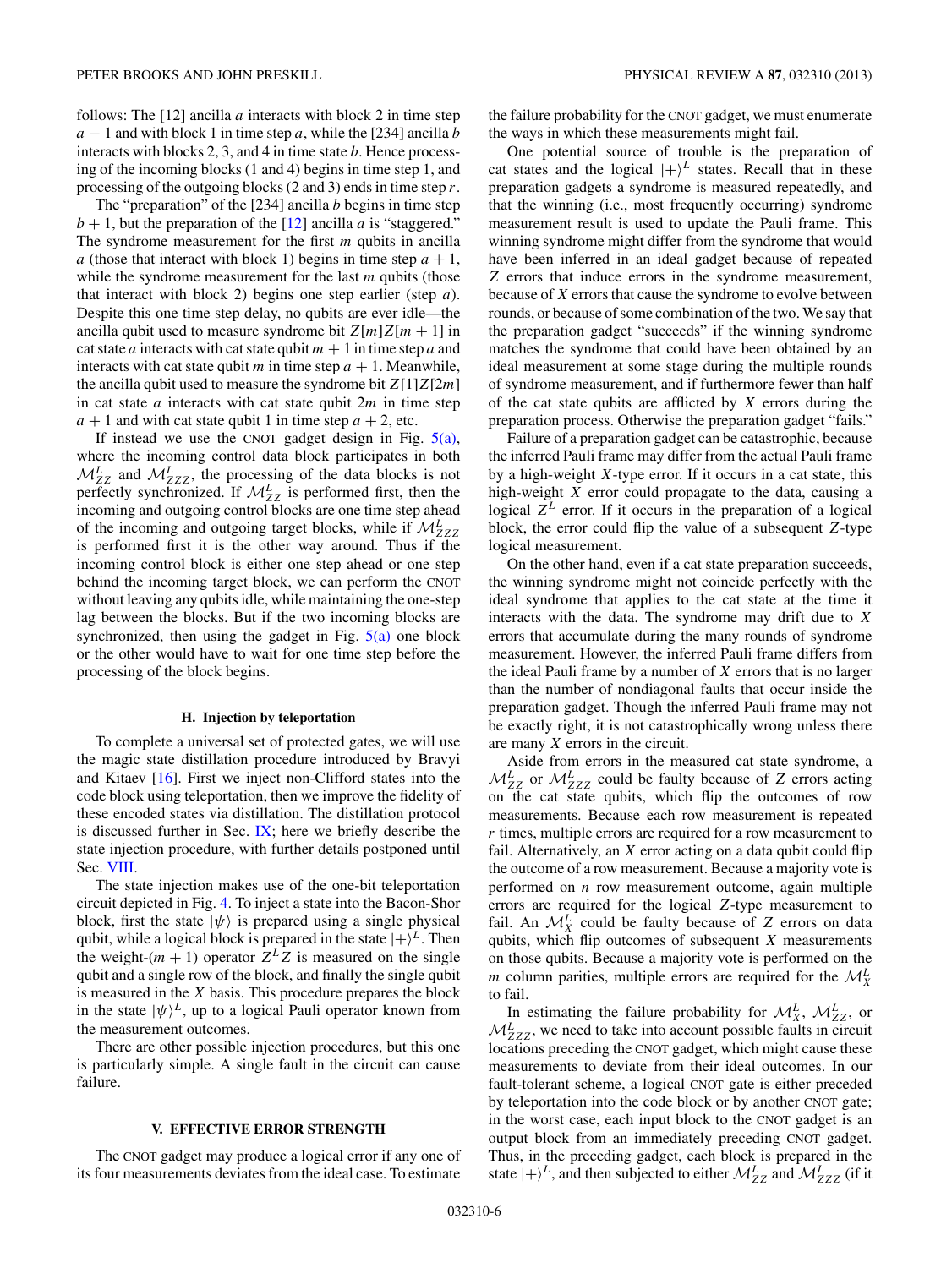<span id="page-6-0"></span>is the control block of the CNOT gadget) or just  $M^{L}_{ZZZ}$  (if it is the target block of the CNOT gadget).

## **A. Measurement failure**

We will assume that failure of any of its preparation gadgets will cause the CNOT to fail, and we denote by  $P_{\text{err}}^*$  the failure probability for a logical measurement due to a cause other than failure of a preparation gadget. Thus, the failure probability for the CNOT can be bounded as

$$
P_{\text{err}}(\text{CNOT}^{L})
$$
  
\n
$$
\leq P_{\text{err}}^{*}(\mathcal{M}_{ZZ}^{L}) + P_{\text{err}}^{*}(\mathcal{M}_{ZZZ}^{L}) + 2P_{\text{err}}^{*}(\mathcal{M}_{X}^{L})
$$
  
\n
$$
+ 4P_{\text{err}}(\mathcal{P}_{|+)}) + P_{\text{err}}(\mathcal{P}_{|ZZ-\text{cat}\rangle}) + P_{\text{err}}(\mathcal{P}_{|ZZ-\text{cat}\rangle})
$$
  
\n
$$
+ 2(P_{\text{err}}(\mathcal{P}_{|ZZ-\text{cat}\rangle}) + P_{\text{err}}(\mathcal{P}_{|ZZ-\text{cat}\rangle})). \tag{7}
$$

The last term accounts for preparation errors that may have occurred in a  $M_{ZZZ}^L$  or  $M_{ZZZ}^L$  immediately preceding the current CNOT gadget, acting on either one of the two input blocks to the current gadget. In the worst case, both incoming blocks were control blocks in the preceding CNOT gadgets, and were therefore subjected to both  $\mathcal{M}_{ZZ}^L$  and  $\mathcal{M}_{ZZZ}^L$ . The coefficient of  $P_{\text{err}}(\mathcal{P}_{|+})$  is 4 rather than 2 for a similar reason—the logical measurement outcomes in the current CNOT gadget may differ from ideal outcomes due to errors in the preparation of logical blocks either in the current gadget or in one of the two preceding gadgets.

Before considering the probability of a preparation failure, let us estimate  $P_{\text{err}}^*$  for each of the three types of logical measurements. For an  $\mathcal{M}_{X}^{L}$  measurement to fail, more than half of the *m* length-*n* columns must each have at least one *Z* error. In the worst case, each qubit in the block participates in  $3r + 2r_{+} + 2$  circuit locations: a preparation, a measurement,  $2r_{+}$  CZ gates contained in the preparation of the logical  $|+\rangle^{L}$ state, *r* CZ gates in the logical *Z* measurement in the current gadget, and 2*r* CZ gates in two logical *Z* measurements in the preceding gadget. Each of these locations could be faulty with probability  $\varepsilon + \varepsilon'$ , since either a diagonal of nondiagonal fault could produce a phase error.

For the moment, let us assume for simplicity that the cat state has length 2*m* for the *ZZ<sup>L</sup>* measurement and length 3*m* for the  $ZZZ^L$  measurement, so that no ancilla qubit interacts with more than one data qubit. (We will consider the case where the cat state is shorter in Sec.  $VC$ .) Because the preparation of the cat state actually occurs *after* the ancilla interacts with the data, we do *not* need to worry about *X* errors arising in the cat state preparation propagating directly to the data. We *do* need to worry that the Pauli frame inferred from the winning syndrome after r' rounds of syndrome measurement actually differs from the ideal Pauli frame. However, assuming that the syndrome is decoded correctly (as it will be if the preparation succeeds), a Pauli-frame *X* error afflicts a qubit only if at least one *X* error acted on that qubit during the multiround syndrome measurement. The probability of such a Pauli-frame *X* error on any qubit in the cat state is therefore bounded above by 2*r ε* , since two CZ gates act on each qubit in each round of syndrome measurement, and the syndrome measurement is repeated *r'* times in the cat state preparation. Because each row measurement is repeated *r* times, the total probability that a row measurement fails due to a Pauli-frame *X* error in a cat

state is bounded above by 2*rr ε* . Furthermore, in the worst case there are three logical *Z<sup>L</sup>* measurements between the preparation and measurement of the block, in each of which a cat state interacts with the data.

Combining together the probability per qubit of a *Z* error caused directly by a fault with the probability of a *Z* error that propagates from the cat state, we conclude that the error probabilities for the  $X<sup>L</sup>$  measurements can be bounded as

$$
P_{\text{err}}^*(\mathcal{M}_X^L)
$$
  
\$\leqslant \left(\frac{m}{\frac{m+1}{2}}\right)[n(2r\_+ + 3r + 2)(\varepsilon + \varepsilon') + 6nrr'\varepsilon']^{(m+1)/2}\$. (8)

As explained in Sec. [IV G,](#page-4-0) there are no time steps in which "resting" qubits are subject to "storage errors."

For the  $\mathcal{M}_{ZZ}^L$  to fail, more than half of the *n* weight-2*m* row parity measurements must have errors. An *X* error acting on any one of the 2*m* qubits in the same row of the two blocks, either before or during the measurement, could flip the parity of the row. Before the  $\mathcal{M}_{ZZ}^L$  is completed, each qubit participates in  $2r_{+}$  CZ gates during the  $\mathcal{P}_{|+\rangle}$  operation, *r* CZ gates during the  $\mathcal{M}_{ZZ}^L$ , and in the worst case another 2*r* CZ gates during the  $M^{L}_{ZZZ}$  and  $M^{L}_{ZZ}$  in the preceding CNOT gadget. Thus the probability per qubit of a nondiagonal error is  $(2r_+ + 3r)\varepsilon'$ . There might also be an *X*-type Pauli frame error in the  $|+\rangle^L$ preparation, but we do not have to count that separately; if the preparation succeeds, then a Pauli-frame *X* error afflicts a qubit in the block only if a nondiagonal fault damaged that same qubit during the preparation circuit.

In the absence of nondiagonal faults, the row parity measurement might still fail because at least one*Z* error acts on the cat state in each of  $(r + 1)/2$  of the repeated measurements. If the cat state has length *p*, then in each repetition of the measurement there are  $2m + 2p + 2r'p$  circuit locations (2 *CZ gates coupling the ancilla to the data, plus*  $*p*$  *qubit* preparations,  $p$  qubit measurements, and  $2pr'$  CZ gates for the cat state preparation). We conclude that the failure probability can be bounded as

$$
P_{\text{err}}^*(\mathcal{M}_{ZZ}^L) \leq \binom{n}{\frac{n+1}{2}} \left[ 2m(2r_+ + 3r)\varepsilon' + \binom{r}{\frac{r+1}{2}} \times \left[ (2m + 2p + 2pr')(\varepsilon + \varepsilon') \right]^{(r+1)/2} \right]^{(n+1)/2}.
$$
\n(9)

Similarly,

$$
P_{\text{err}}^*(\mathcal{M}_{ZZZ}^L) \leqslant {n \choose \frac{n+1}{2}} \left[ 3m(2r_+ + 4r)\varepsilon' + {r \choose \frac{r+1}{2}} \times \left[ (3m + 2p + 2pr')(\varepsilon + \varepsilon') \right]^{(r+1)/2} \right]^{(n+1)/2}.
$$
\n
$$
(10)
$$

(The  $M^{L}_{ZZZ}$  is preceded by a  $M^{L}_{ZZ}$  acting on one of its input blocks inside the current CNOT gadget, plus additional *Z*-type logical measurements in the preceding CNOT gadgets acting on another one of its input blocks.)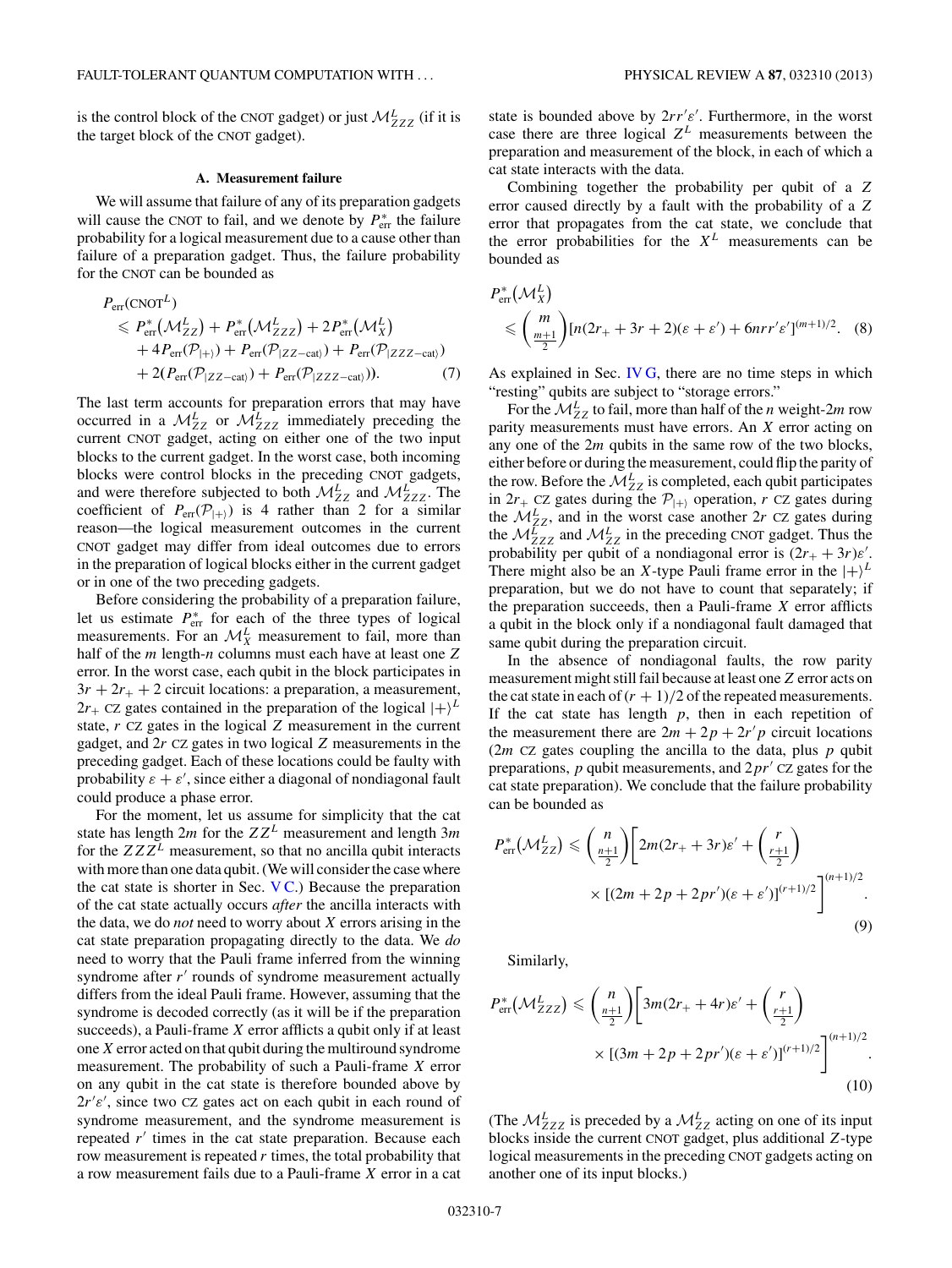#### **B. Cat state preparation failure**

<span id="page-7-0"></span>Now it remains to estimate the probability of failure for the cat state and the logical state  $|+\rangle^L$ . Recall that the preparation fails if the syndrome measurement is faulty in every round that yields the winning syndrome outcome. The faults can be either nondiagonal or diagonal, but there must be at least two faults; otherwise only one syndrome bit would be wrong, the result would fail the parity test, and the syndrome would be rejected. (A round with a single nondiagonal fault might be accepted if the fault flips a syndrome bit while also simultaneously applying an *X* error to one of the cat state qubits, which flips a second syndrome bit measured in the following step. However, in this case the measured syndrome matches the actual cat state syndrome at the end of the round, and therefore is not counted as a failure.)

Suppose that the winning syndrome occurs *t* times, and that there are *u* additional rounds that each contain at least one fault (some of these rounds might be rejected). Suppose that nondiagonal faults occur in *s* of the *r'* rounds of syndrome measurement; these faults can alter the syndrome. There are  $r' - t - u$  rounds without any faults, and the number of distinct syndromes detected in these rounds is at most  $s + 1$ .

Now we can use the pigeonhole principle to obtain a lower bound on *t*, expressed in terms of *r* , *u*, and *s*. There are at most  $s + 1$  valid syndromes that can occur in syndrome measurement rounds that have no faults. Combining these with the winning syndrome, there are at most  $s + 2$ possible syndromes that can occur in the  $r' - u$  accepted rounds which either have no faults or produce the winning outcome. Of these  $s + 2$  syndromes, the winning syndrome must occur at least as many times as any other syndrome; hence

$$
t \geqslant \left\lceil \frac{r'-u}{s+2} \right\rceil,\tag{11}
$$

where  $\lceil x \rceil$  denotes the smallest integer greater than or equal to *x*.

To bound  $P_{\text{err}}(\mathcal{P}_{\text{leat}})$ , we sum over *s* and *u* in each cat state preparation step, estimating the number of possible fault histories using the upper bound Eq. (11) on *t*. In the first of the *t* winning rounds, a particular winning syndrome is found, which differs in at least two bits from the actual syndrome in the beginning of that round. Then this same syndrome is found again in each of the remaining winning rounds. The sum over all possible winning syndromes, weighted by their probabilities, is bounded above by the probability that at least two measured syndrome bits are faulty in the first of the *t* winning rounds. Each *ZZ* measurement is performed using one  $|+\rangle$  preparation, two CZ gates, and one *X* measurement; therefore the probability of error in the measurement of a single syndrome bit is bounded above by  $4\varepsilon + 2\varepsilon'$ , and the probability that at least two syndrome bits are in error is bounded above by  $(\frac{p}{2})(4\varepsilon + 2\varepsilon')^2$ .

In each of the *s* rounds that contain *X* errors, we must sum over all the possible *X*-error patterns that can occur in that round. The sum over all *X*-error patterns, weighted by the probabilities, is bounded above by the probability that at least one nondiagonal fault occurs in that round. Since the round contains 2*p* CZ gates, this probability is in turn bounded above by 2*pε* .

Once the *X*-error pattern has been chosen in each round that contains *X* errors, we know the actual syndrome at the beginning of each round. And once the winning syndrome is chosen in the first winning round, we know which syndrome bits must have errors in each of the remaining  $t - 1$  winning rounds. If the cat state preparation fails, then by definition at least two syndrome bits have errors in each of these rounds; hence each winning round after the first has a probability weight bounded above by  $(4\varepsilon + 2\varepsilon')^2$ .

Taking into account that the rounds with nondiagonal faults can be chosen in at most  $\binom{r'}{s}$  ways, and enumerating the ways to choose which *t* rounds produce the winning syndrome and which *u* additional rounds have faults, we obtain

$$
P_{\text{err}}(\mathcal{P}_{|\text{cat}\rangle}) \le n r \sum_{s=0}^{r'} \sum_{u=0}^{r'} {r' \choose s} {r' \choose u+t} {u+t \choose u} {p \choose 2}
$$

$$
\times (4\varepsilon + 2\varepsilon')^{2t} (4p\varepsilon + 2p\varepsilon')^{u} (2p\varepsilon')^{s}, \qquad (12)
$$

and similarly

$$
P_{\text{err}}(\mathcal{P}_{|+\rangle}) \le m \sum_{s=0}^{r_{+}} \sum_{u=0}^{r_{+}} {r_{+} \choose s} {r_{+} \choose u+t} {u+t \choose u} {n \choose 2} \\ \times (4\varepsilon + 2\varepsilon')^{2t} (4n\varepsilon + 2n\varepsilon')^{u} (2n\varepsilon')^{s}, \quad (13)
$$

where *t* denotes  $\lceil \frac{r'-u}{s+2} \rceil$ . The prefactor *nr* in Eq. (12) arises because we use *n* length-*p* cat states in each measurement, and each measurement is repeated *r* times. The prefactor *m* in Eq. (13) arises because the encoded state  $|+\rangle^L$  is a product of *m* length-*n* cat states.

We should add another contribution to the failure probability, because if half of the qubits (or more) have *X* errors, we might decode the cat state syndrome incorrectly. A syndrome of the repetition code points to two possible *X* error patterns, one low weight and one high weight. We always assume the low-weight interpretation is correct, so if the high-weight interpretation is actually correct, then a Pauli-frame error  $X^{\otimes} p$ is applied to the cat state (or worse if the cat state qubits are used multiple times). The additional contribution, then, is bounded by the probability that each of  $\lceil p/2 \rceil$  qubits in the cat state are each hit by *X* errors at least once in at least one of the cat state preparations. This upper bound is

$$
nr\binom{p}{\lceil p/2\rceil}(2r'\varepsilon')^{\lceil p/2\rceil}.
$$
 (14)

The Kraus operator arising from a general nondiagonal fault could be a coherent linear combination of Pauli operators; therefore the pattern of *X* errors acting on the cat state may be a coherent superposition of many possibility. For convenience and clarity, we assumed in the above discussion that nondiagonal errors are actually Pauli errors, so that*X*-error patterns can be assigned probabilities rather than amplitudes. But the argument also applies to more general nondiagonal faults: by expanding each Kraus operator in terms of Pauli operators, and noting that all syndrome bits are measured in the *X* basis, we can bound the probability for each syndrome measurement outcome in terms of  $\varepsilon$  and  $\varepsilon'$  as above.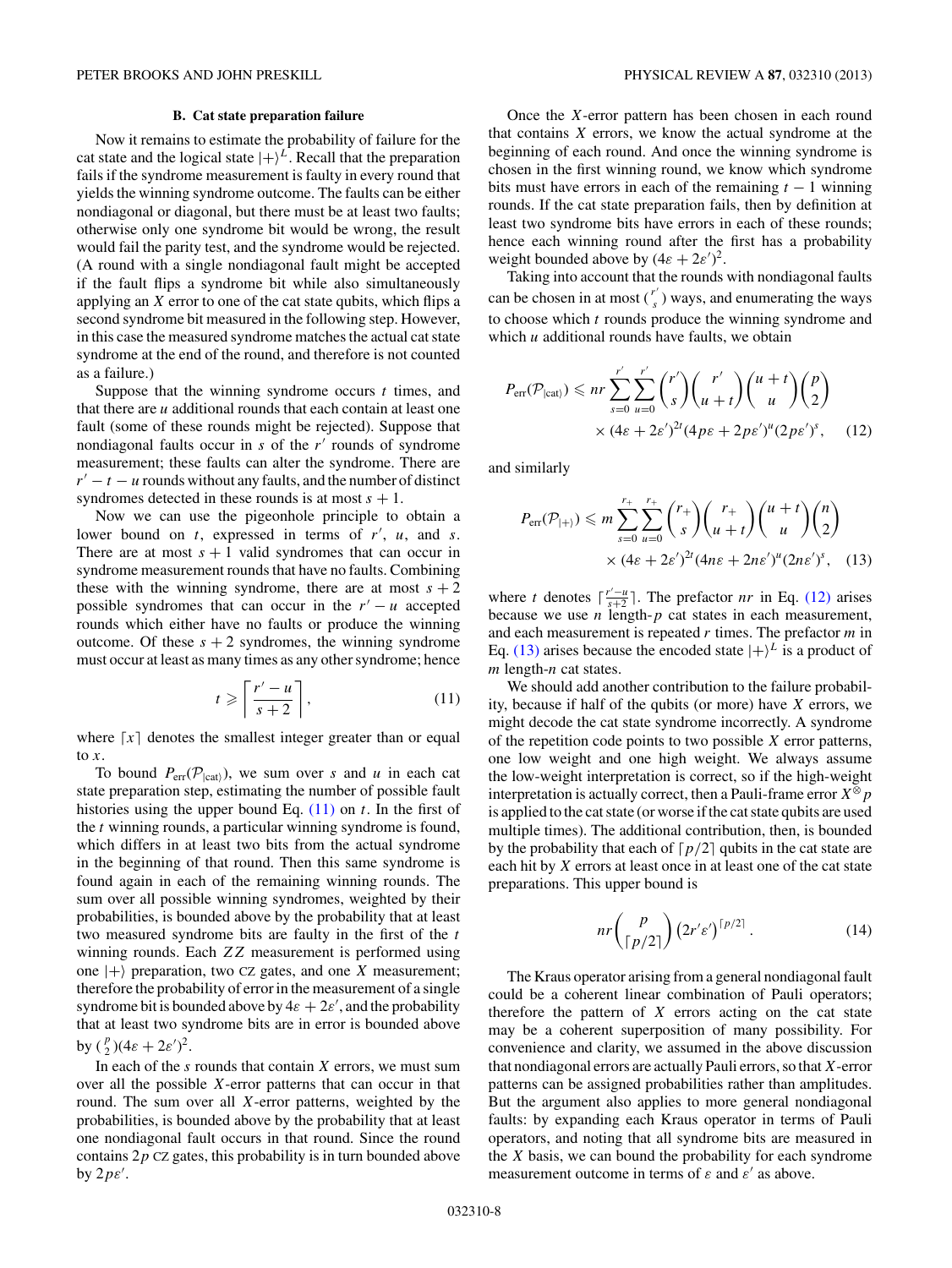#### **C. Shorter ancillas**

<span id="page-8-0"></span>Cat states are used in measurements of the weight-2*m* logical operator *ZZ<sup>L</sup>* and the weight-3*m* logical operator  $ZZZ<sup>L</sup>$ . In the derivation of Eq. [\(8\)](#page-6-0) we assumed that the cat states have length 2*m* and 3*m* respectively, so that each of the cat state's qubits participates in just one CZ gate during the measurement. But we have found that the CNOT gadget may be more reliable if a shorter cat state is used instead.

If the length of the cat state is at least *m*, then each cat-state qubit interacts with only one qubit in each encoded block. But if the length is  $p < m$ , then a single cat-state qubit may interact with as many as

$$
R = \lceil m/p \rceil \tag{15}
$$

data qubits in a single block, and hence an *X* error on that cat state qubit may propagate to produce *Z* errors in *R* distinct columns of one block. If *k* of the cat state's *p* qubits have *X* errors, these could generate *Z* errors in *kR* columns of the block; thus an *X<sup>L</sup>* measurement on the block could fail if there are

$$
L(k) = (m+1)/2 - Rk
$$
 (16)

additional columns that each contain at least one *Z* error.

In each measurement, each data block interacts with the ancilla for *R* consecutive time steps, where in each step at most *p* CZ gates act on the data block. The repeated measurements can be staggered as described in Ref. [\[8\]](#page-15-0), to avoid time steps in which data qubits are idle.

We use the index  $i \in \{1,2,3,\ldots,p\}$  to label the positions of the *p* qubits in the cat state, and design the measurement circuits so that the cat state qubit *i* interacts with the same set of data qubits in each one of the measured code blocks. Since the  $ZZ^L$  measurement is performed on all *n* rows of each block, and also repeated *r* times, inside a  $\mathcal{M}_{ZZ}^L$  there are at most 2*nrR* CZ gates that act on a cat state qubit at position  $i$  (not counting CZ gates in the cat state preparation step), any of which could have a nondiagonal fault. Similarly, inside a  $M_{ZZZ}^L$  there are at most  $3nrR$  CZ gates that act on a cat state qubit at position *i*.

The  $\mathcal{M}_{X}^{L}$  inside a CNOT gadget is preceded by  $\mathcal{M}_{ZZZ}^{L}$  or  $M^{L}_{ZZ}$  within the CNOT, and in the worst case by both  $M^{L}_{ZZZ}$ and  $M^L_{ZZ}$  in the preceding gadget, so at most there are  $8nR^R$ CZ gates in these measurements where a nondiagonal fault could disturb cat state qubit *i*. An *X* error acting on cat state qubit *i* might also occur because of an error in the winning syndrome in one of the cat state preparation steps, which can occur only if a faulty CZ gate acts on qubit *i* at least once during the r' repeated syndrome measurements. Noting that a damaged cat state qubit in position *i* could cause *Z* errors in *R* columns of the encoded block, and that *k* damaged qubits in the length- $p$  cat state can be chosen in  $\binom{p}{k}$  ways, we conclude that if length- $p$  cat states are used then Eq.  $(8)$  should be replaced by

$$
P_{\text{err}}^*(\mathcal{M}_X^L) \leqslant \sum_{k=0}^{k_{\text{max}}} \binom{p}{k} [8nrR\varepsilon' + 6nrr'\varepsilon']^k \binom{m}{L(k)} \\ \times [n(2r_+ + 3r + 2)(\varepsilon + \varepsilon')]^{L(k)}, \tag{17}
$$

where

$$
k_{\text{max}} = \lceil (m+1)/2R \rceil. \tag{18}
$$

## **VI. GEOMETRICALLY LOCAL CIRCUITS**

In our analysis so far, we have assumed that the two-qubit CZ gates can be performed on any pair of qubits, with an error rate independent of the distance between the qubits. Now we will consider how the analysis is modified if CZ gates can be performed only on neighboring pairs of qubits.

There are a variety of possible architectures for faulttolerant quantum computing using Bacon-Shor codes. To be concrete, we will consider an effectively one-dimensional arrangement, in which logical qubits are encoded in a ribbon of physical qubits with constant width in the vertical direction and length in the horizontal direction proportional to the total number of logical qubits. Each logical qubit lives in a "bi-block'—a pair of Bacon-Shor code blocks, one storing the data processed by the computation, and the other used as an auxiliary block for teleporting gates. If desired, the data block can be shuffled back and forth between the left and right sides of the bi-block via a one-bit-teleportation circuit consisting of a  $|+\rangle^L$  preparation, a  $ZZ^L$  measurement, and an  $X<sup>L</sup>$  measurement, as in Fig. [4.](#page-3-0)

Each  $n \times m$  logical block is interlaced with an  $n \times (2m -$ 1) array of ancilla qubits, as in Fig. 7. Of the 2*m* − 1 ancilla qubits in a row,  $m - 1$  are used to read out the outcome of a *ZZ* measurement performed on the qubit's two horizontal neighbors, preparing an *m*-qubit cat state in the row. In addition, there is a column of *n* ancilla qubits at the boundary between two adjacent blocks, allowing the cat states to be extended to length 2*m* or 3*m* as needed for the measurements  $\mathcal{M}_{ZZ}^L$  and  $\mathcal{M}_{ZZZ}^L$  in the CNOT gadget. In the  $|+\rangle^L$  preparation gadget, *n* − 1 ancilla qubits in a column are used to read out the outcome of a *ZZ* measurement on the qubit's two vertical neighbors, preparing an *n*-qubit cat state in a column.

A CNOT gate is performed on a neighboring pair of logical bi-blocks using one of the variants of the CNOT gadget depicted in Fig. [5.](#page-4-0) Let us denote the bi-block on the left as bi-block 1 and the bi-block on the right as bi-block 2. If the data in bi-block 1 is on the right side of the bi-block and the data in bi-block 2 is on the left side, then we may use the CNOT gadget design in Fig.  $5(a)$  to perform a CNOT gate in either direction (i.e., with either logical qubit as the control and the other as the



FIG. 7. (Color online) Arrangement of Bacon-Shor qubits for geometrically local computation for  $3 \times 5$  code block. Large blue circles indicate data qubits, small green circles ancilla qubits. Solid lines indicate locations between which CZ gates may be performed. Dotted lines separate qubits into code blocks. The ribbon may be extended arbitrarily far to the right and left with additional code blocks.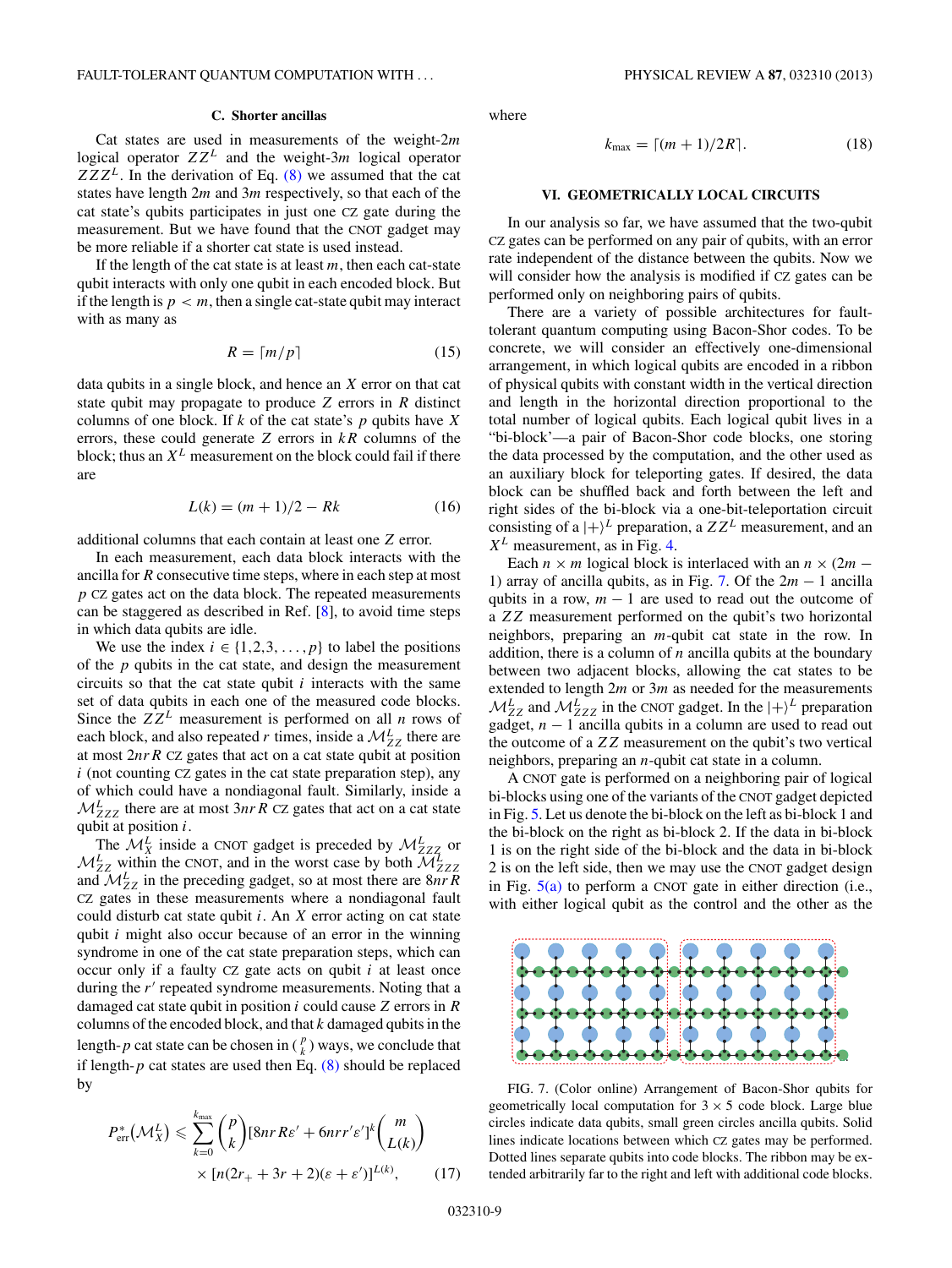target) using cat states of length 2*m* and 3*m*, with the output data from the gate appearing on the left side of bi-block 1 and the right side of bi-block 2. Otherwise, we may use one of the alternative gadget designs discussed in Fig. [5](#page-4-0) to deal with the cases where the data in bi-block 1 is on the left side and/or the data in bi-block 2 is on the right side. Whichever design we choose, the CNOT gadget flips the data from one side to the other in both bi-blocks, and only the  $\mathcal{M}^L_{ZZZ}$  measurement reaches across the boundary between the two bi-blocks.

Note that with this method for performing a logical CNOT gate using geometrically local gates there is no need to swap the positions of pairs of physical qubits. The CZ gate is the only two-qubit gate used at the physical level, so that the assumption of highly biased noise remains physically plausible. Bacon-Shor blocks can be swapped using circuits of logical CNOT gates.

To complete a universal gate set we also need to be able to inject noisy non-Clifford states into code blocks which can then be purified by state distillation. This state injection can be performed using one-bit teleportation—the state  $|\psi\rangle$  is prepared using a single physical qubit, while a logical block is prepared in the state  $|+\rangle^L$ , then the weight-(*m* + 1) operator  $Z^LZ$  is measured on the single qubit and a single row of the block, and finally the single qubit is measured in the *X* basis. This procedure prepares the block in the state  $|\psi\rangle^L$ , up to a logical Pauli operator known from the measurement outcomes. To perform this task in a bi-block, we prepare  $|+\rangle^L$  on (say) the left side of the bi-block, and build a length- $(m + 1)$  cat state using *m* of the ancilla qubits that accompany a row of the block on the left side, and one additional ancilla qubit on the right side. The single-qubit state  $|\psi\rangle$  is prepared using one physical qubit on the right side of the bi-block which is adjacent to the  $(m + 1)$ th qubit of the cat state, allowing the measurement of  $Z^LZ$  to be complete using local CZ gates.

If we wish to build a two-dimensional architecture, we may stack horizontal ribbons of logical qubits on top of one another. To perform CNOT gates on pairs of logical bi-blocks that are stacked vertically, we need to be able to perform  $\mathcal{M}_{ZZZ}^L$  using cat states shared by vertically stacked blocks. For this purpose we can use ancilla qubits in neighboring bi-blocks to establish a "channel" linking the cat states neighboring corresponding rows of the vertically stacked blocks.

We note that in the case of unbiased noise, a twodimensional architecture might be realized more simply, using symmetric Bacon-Shor codes. In that case we can build a CNOT gate using either the gadget in Fig. [5](#page-4-0) or its Hadamard dual, with *X* and *Z* interchanged. The primal gadget uses horizontal cat states to execute CNOT gates on horizontally neighboring blocks, while the dual gadget uses vertical (dual) cat states to execute CNOT gates on vertically neighboring blocks.

For the geometrically local case, our analysis needs to be modified in several ways. As already indicated, we will not be able to choose the length *p* of the cat state to optimize the gadget. Rather, the locality constraint requires that the length of the cat state match the weight of the measured operator  $(p = 2m$  for  $\mathcal{M}_{ZZ}^L$  and  $p = 3m$  for  $\mathcal{M}_{ZZZ}^L$ ). Another change is that we must now consider the consequences of storage errors acting on idle qubits. Previously, we assumed that the offline preparation of cat states can be scheduled so that the cat states are always available immediately when needed. But now there is only one set of *m* ancilla qubits to accompany each row of a data block. Each time a cat state is measured we must prepare a new one, and the preparation involves a syndrome measurement repeated r' times. In each round of syndrome measurement, all qubits except the ones at the ends of the cat state participate in two *ZZ* measurements, and because the same ancilla qubits are used for two different *ZZ* measurements, four time steps are required for each one (a preparation, two CZ gates, and an *X* measurement). Therefore, the data waits for  $8r'$  time steps before the cat state is ready to interact with the data. While the data qubits wait for the cat state to be ready, they may be subject to storage errors. We must estimate how these storage errors contribute to the failure probability of the logical measurements in the CNOT gadget.

We will denote by  $\varepsilon$ <sub>s</sub> the probability per time step of a diagonal storage error and by  $\varepsilon'_{s}$  the probability per time step of a nondiagonal storage error. How many storage steps are included depends on the gadget design, which in turn depends on whether the data is on the left or right side of the incoming bi-blocks. In the worst case, the measurement  $\mathcal{M}_{X}^{L}$ is performed on a block that undergoes four logical *Z*-type measurements between its preparation and measurement, two in the current gadget plus another two in the immediately preceding gadget, and for each of these measurements the data waits for 8r' steps as the cat state is prepared. If each *Z*-type logical measurement is repeated *r* times, then the total contribution to the *Z* error probability per qubit due to the identity gates in the circuit is  $32rr'(\varepsilon_s + \varepsilon'_s)$ . Therefore, Eq. [\(8\)](#page-6-0) is modified to become

$$
P_{\text{err}}^*(\mathcal{M}_X^L) \leq \binom{m}{\frac{m+1}{2}} [n(2r_+ + 3r + 2)(\varepsilon + \varepsilon')
$$
  
+ 32nrr'(\varepsilon\_s + \varepsilon'\_s) + 8nrr' \varepsilon']^{(m+1)/2}. (19)

Furthermore, a nondiagonal storage fault on any of the 2*m* data qubits can flip the outcome of  $\mathcal{M}_{ZZ}^L$ . This fault can occur in any of the 8r' time steps while a cat state is prepared in either the  $M^{L}_{ZZ}$  or one of the preceding measurement. Similarly, a nondiagonal storage fault on any of the 3*m* data qubits can flip the outcome of  $\mathcal{M}_{ZZZ}^L$ , where his fault can occur in any of the 8*r'* time steps while the cat state is prepared in either the  $M<sup>L</sup><sub>ZZZ</sub>$  or one of the preceding measurements. Thus Eqs. [\(9\)](#page-6-0) and [\(10\)](#page-6-0) are replaced by

$$
P_{\text{err}}^*(\mathcal{M}_{ZZ}^L) \leq \binom{n}{\frac{n+1}{2}} \Big[ 2m(2r_+ + 3r)\varepsilon' + 2m(24rr'\varepsilon'_s) + \binom{r}{\frac{r+1}{2}} [(2m + 2p + 2pr')(\varepsilon + \varepsilon')]^{(r+1)/2} \Big]^{(n+1)/2},
$$
\n
$$
P_{\text{err}}^*(\mathcal{M}_{ZZZ}^L) \leq \binom{n}{\frac{n+1}{2}} \Big[ 3m(2r_+ + 4r)\varepsilon' + 3m(32rr'\varepsilon'_s) + \binom{r}{\frac{r+1}{2}} [(3m + 2p + 2pr')(\varepsilon + \varepsilon')]^{(r+1)/2} \Big]^{(n+1)/2}.
$$
\n(20)

 $\overline{1}$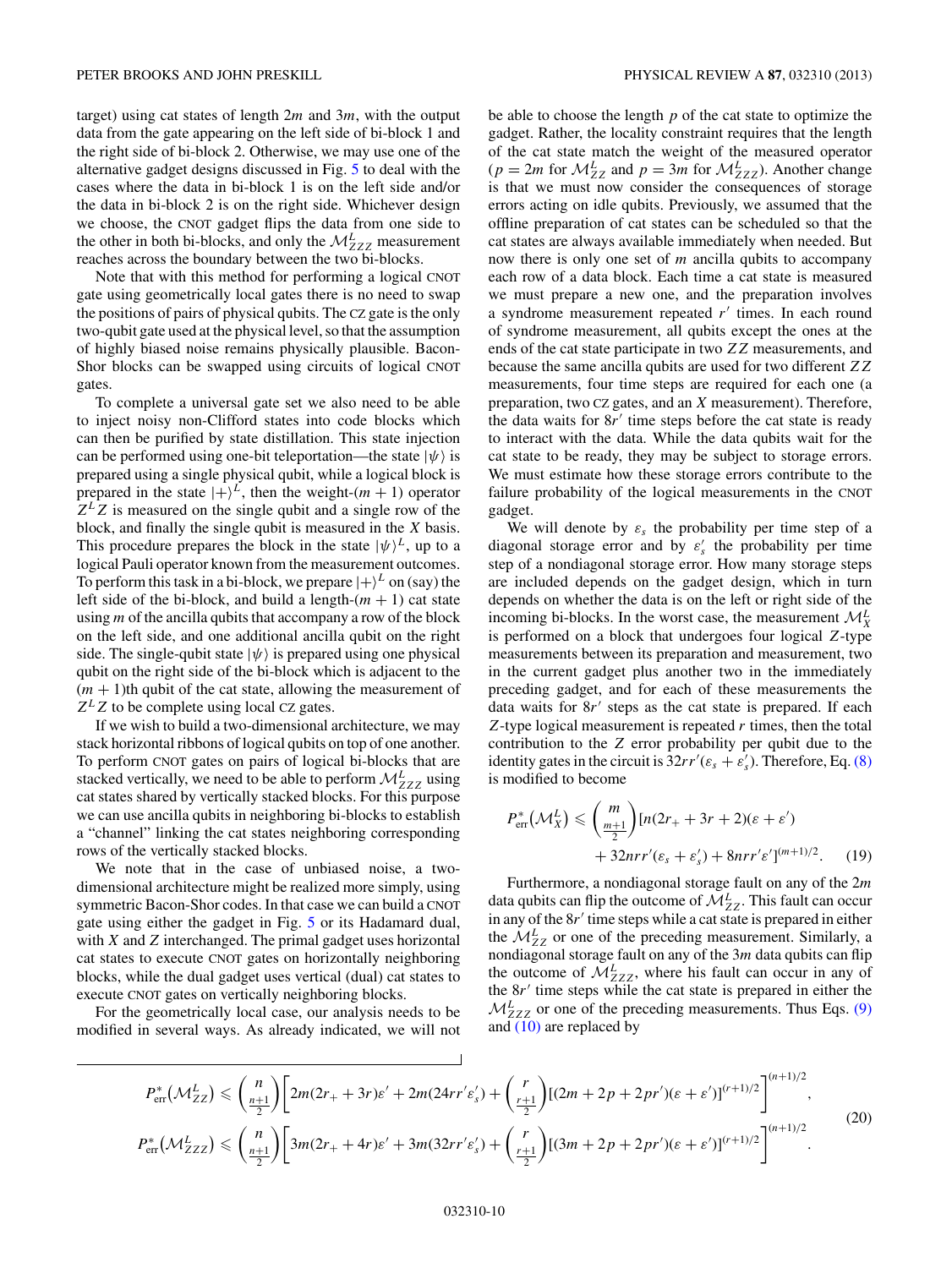<span id="page-10-0"></span>

FIG. 8. (Color online) Optimal CNOT logical error rate versus physical error rate for various values of the bias. Labels represent the  $n \times m$ dimensions of the Bacon-Shor code block. For blocks with a single row, one can use the code studied in Ref. [\[8\]](#page-15-0) which is a special case of the asymmetric Bacon-Shor code.

Note that the number of storage locations in the circuit might be reduced by adding additional ancilla sites, so that more measurements can be performed in parallel, and/or by combining together measurement locations with immediately following preparation locations.

Geometric locality also requires that we remove the redundant cat state measurements that "wrap around" the code block. Thus there is no syndrome parity check; any syndrome outcome is accepted, and a single diagonal fault can generate a syndrome error. There are also storage locations where the cat state qubits wait while ancilla qubits are prepared and measured. Because of these changes, Eqs. [\(12\)](#page-7-0) and [\(13\)](#page-7-0) are replaced by

$$
P_{\text{err}}(\mathcal{P}_{\text{lcat}}) \leqslant nr \sum_{s=0}^{r'} \sum_{u=0}^{r'} {r' \choose s} {r' \choose u+t} {u+t \choose u}
$$

$$
\times [4p\varepsilon + 2p\varepsilon' + 4p(\varepsilon_s + \varepsilon'_s)]^{t+u} (2p\varepsilon' + 4p\varepsilon'_s)^s
$$
(21)

and

$$
P_{\text{err}}(\mathcal{P}_{|+\rangle}) \leqslant m \sum_{s=0}^{r_{+}} \sum_{u=0}^{r_{+}} {r_{+} \choose s} {r_{+} \choose u+t} {u+t \choose u}
$$

$$
\times [4n\varepsilon + 2n\varepsilon' + 4n(\varepsilon_{s} + \varepsilon'_{s})]^{t+u} (2n\varepsilon' + 4n\varepsilon'_{s})^{s}.
$$
(22)

#### **VII. RESULTS FOR LOGICAL CSS GATES**

#### **A. Unrestricted gates**

With our analytic upper bound on the effective error strength  $\varepsilon^{(1)}$  of the CNOT gadget, we can find the optimum choice of the code block size  $n \times m$  as well as the four CNOT parameters  $r, r', r_+$  and  $p$ , for any choice of the error strengths *ε* and *ε* . We did this by brute force search over the parameter space. Figure 8 plots the results of this optimization for five choices of the bias  $R = \varepsilon/\varepsilon'$ .

These results were obtained by optimizing the size of a Bacon-Shor code block which is used by itself, rather than as part of a more complex concatenated code. Alternatively, we may consider using our Bacon-Shor gadgets at the bottom level of a concatenated coding scheme. In particular, we may estimate the accuracy threshold for biased noise achieved by such concatenated codes, as was done in Ref. [\[8\]](#page-15-0) for the special case of the  $n = 1$  Bacon-Shor code (i.e., the repetition code). We have extended the analysis of the accuracy threshold performed in Ref. [\[8\]](#page-15-0) to more general Bacon-Shor codes. However, for bias above  $10<sup>3</sup>$  we found no improvement over the threshold estimate in Ref. [\[8\]](#page-15-0), because the  $n = 1$  code turns out to provide the best threshold value. For values of the bias between 1 and  $10<sup>3</sup>$ , the optimal value of *n* turns out to be greater than 1, and for that range of the bias we found modest improvements in the accuracy threshold estimate compared to Ref. [\[8\]](#page-15-0).

Using asymmetric Bacon-Shor codes, we can exploit the noise bias to improve the number of physical gates needed to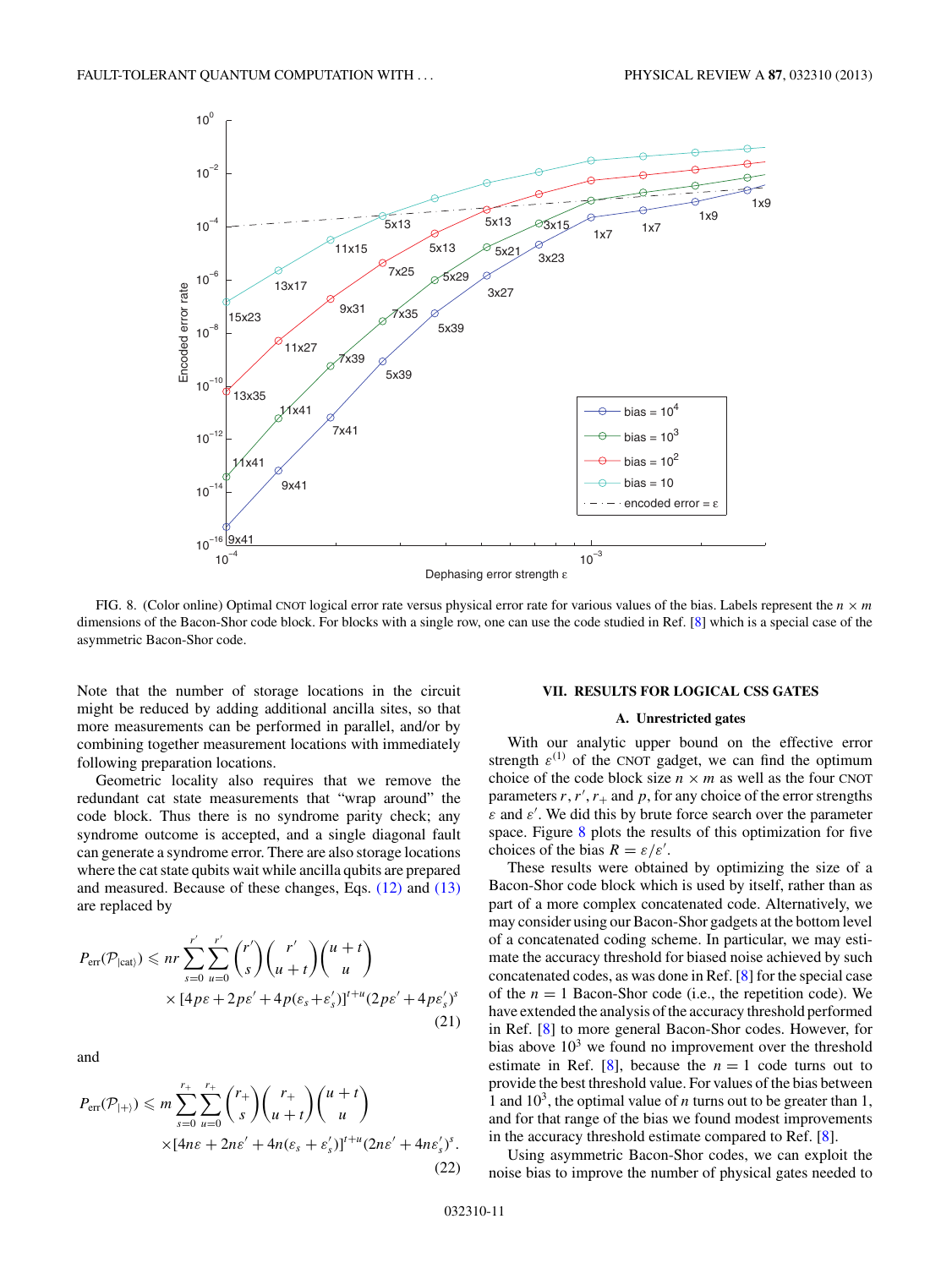<span id="page-11-0"></span>

FIG. 9. (Color online) Optimal CNOT logical error rate vs required number of physical gates for *n* × *m* asymmetric Bacon-Shor codes, for a physical error rate  $\varepsilon = 10^{-4}$  at various values of the bias, plotted alongside results for codes studied in Ref. [\[7\]](#page-15-0) with no bias.

construct a fault-tolerant CNOT gate with a specified logical error rate. Figure 9 shows this overhead factor and also indicates the dimensions of the optimal code block. This plot includes a comparison with the performance of concatenated codes surveyed in Ref. [\[7\]](#page-15-0) for the case of unbiased noise. For highly biased noise, asymmetric Bacon-Shor codes achieve a much lower logical error rate with a smaller number of physical two-qubit gates, compared to the performance of these previous constructions for unbiased noise.



Optimizing the parameters for the case of geometrically local gates, assuming the storage error rate is negligible, we obtain the results displayed in Figs. 10 and 11. Enforcing locality significantly weakens the performance of our constructions—at a bias of  $10<sup>4</sup>$  and dephasing error strength of  $\varepsilon = 10^{-4}$ , the optimal effective error strength we can achieve increases from  $10^{-20}$  to  $10^{-9}$ , while requiring roughly 8 times



FIG. 10. (Color online) Optimal CNOT logical error rate vs physical error rate for various values of the bias, where two-qubit physical gates are assumed to be geometrically local.



FIG. 11. (Color online) Optimal CNOT logical error rate vs required number of physical gates for geometrically local asymmetric Bacon-Shor codes at various values of the bias, for a physical error rate  $\varepsilon = 10^{-4}$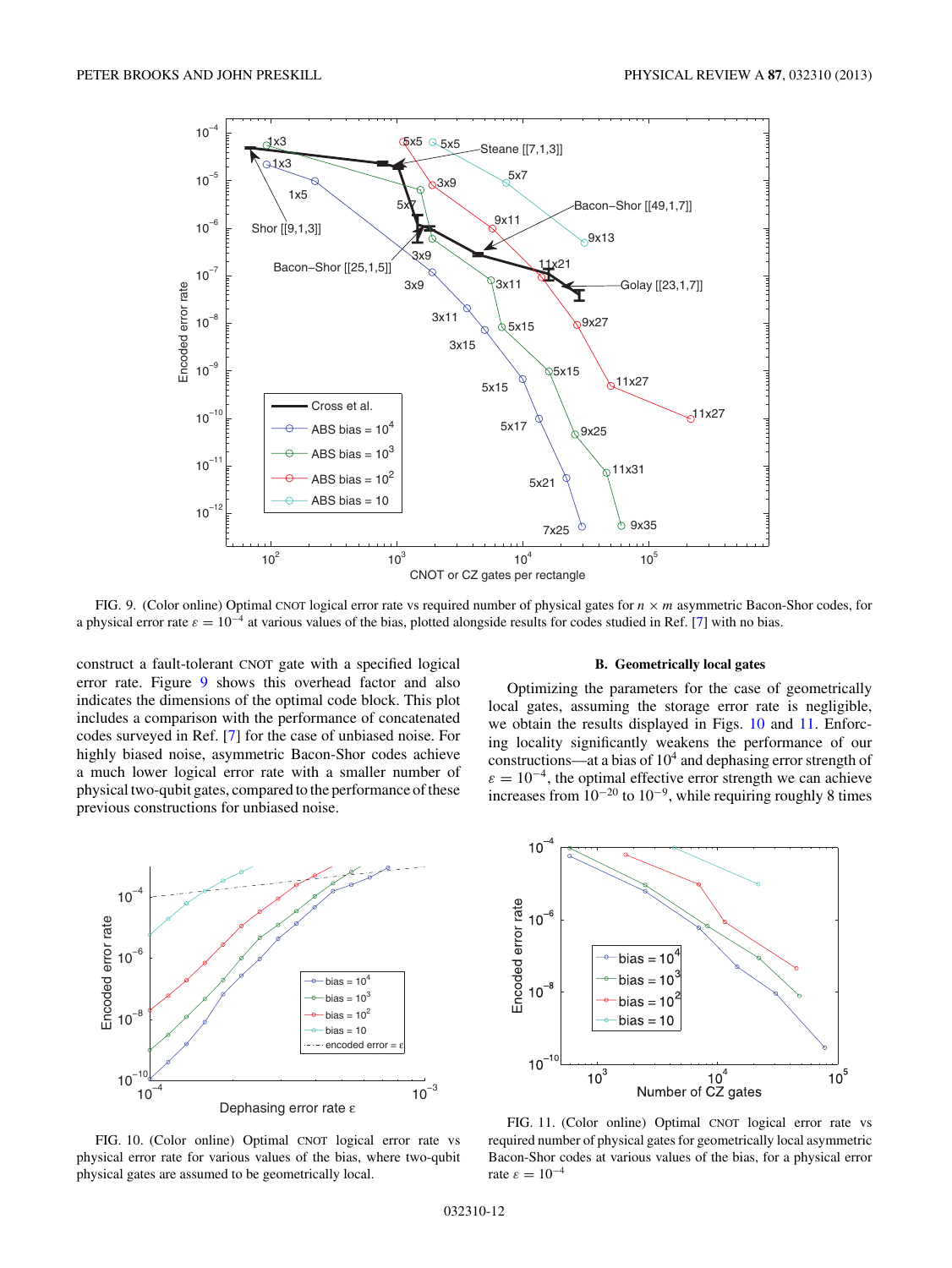<span id="page-12-0"></span>

FIG. 12. (Color online) Bacon-Shor block size vs optimal (in number of gates) CNOT logical error rate for geometrically local asymmetric Bacon-Shor codes at various values of the bias, for a physical error rate  $\varepsilon = 10^{-4}$ .

as many gates. Therefore, in the geometrically local case our estimated logical error rate for asymmetric Bacon-Shor codes and highly biased noise is roughly similar to what can be achieved using surface codes with a similar number of logical gates, while disregarding the bias [\[11,12\]](#page-15-0). The most important reason that nonlocal gates prove to be advantageous is that if geometry is ignored then the cat state used in (for example) the measurement  $\mathcal{M}_{ZZZ}^L$  can be chosen to be much shorter than the length-3*m* cat state used in our geometrically local construction. The number of physical qubits per block required to achieve the optimal logical error rate stays relatively small, as indicated in Fig. 12.

Our upper bound on the logical error rate is likely to be far from optimal, and we also expect that the performance could be substantially improved by using a more sophisticated (but harder to analyze) method like perfect matching for decoding the cat state syndrome history. Suitable lattice deformations may also make it more feasible to reduce the length of cat states substantially, yielding further enhancements in performance for the case of geometrically local gates. Such improvements might make asymmetric Bacon-Shor codes more competitive relative to surface codes.

#### **C. Geometrically local gates and measurement bias**

In some experimental settings measurements are noisier than gates, in which case we say the noise has "measurement bias." We may consider a noise model in which the dephasing error rate  $\varepsilon$  in diagonal gates exceeds the rate  $\varepsilon'$  for nondiagonal faults, while in addition the error rate  $\varepsilon_M$  for single-qubit measurements exceeds *ε*. (We also continue to assume that *ε* is the error rate for single-qubit preparations.) As shown in Fig. 13, our geometrically local asymmetric Bacon-Shor code gadgets are somewhat robust against increasing measurement bias, because our gadgets contain considerably more gates than measurements (or preparations). Relative to the case  $\varepsilon_M = \varepsilon$ , the performance of the logical CNOT gate is not much affected as the measurement bias  $\varepsilon_M/\varepsilon$  rises to about 5. In contrast, surface-code gadgets, which contain a higher number



FIG. 13. (Color online) Optimal CNOT logical error rate vs required number of gates for geometrically local asymmetric Bacon-Shor codes, assuming a physical error rate  $\varepsilon = 10^{-4}$ , bias 10<sup>4</sup>, and various rates of the measurement error rate  $\varepsilon_M$ .

of measurements relative to the number of gates, are more sensitive to measurement bias.

## **VIII. STATE INJECTION**

Having analyzed the performance of our fault-tolerant CSS gates, we now turn to the state injection and distillation protocols needed to complete a universal set of fault-tolerant gates. An arbitrary single-qubit state  $|\psi\rangle$  can be injected into the Bacon-Shor block using the one-bit teleportation circuit depicted in Fig. [4.](#page-3-0) Here a logical qubit is prepared in the state  $|+\rangle^L$ , the two-qubit measurement  $\mathcal{M}_{ZZ}^L$  is performed jointly on an unprotected qubit and the Bacon-Shor block using a length- $(m + 1)$  cat state, and finally the *X*-basis measurement  $\mathcal{M}_X$  is performed on the unprotected qubit. To estimate the error in the state injection step, we should consider all the ways in which the outcomes of the measurements  $\mathcal{M}_{ZZ}^L$  and  $\mathcal{M}_X$ might deviate from their ideal values.

In the state distillation circuit, this injection step is directly followed by a CNOT gate. Hence some sources of error in the teleportation circuit need not be attributed to the state injection step, as they are already included in our error estimate for the CNOT gate that follows. In particular, the possibility of failure in the preparation of  $|+\rangle^L$  or a cat state is included in Eq. [\(7\),](#page-6-0) and conservatively at that, since we assumed there that the cat states had length  $2m$  or  $3m$  rather than  $m + 1$ . Here we assume that the number of repetitions  $r'$  of the cat state syndrome measurement, and the number of syndrome measurement repetitions  $r_+$  in the  $|+\rangle^L$  state preparation, match the number of repetitions in the following CNOT gate. If so, we may bound the injection error probability  $P_{\text{err}}(\mathcal{J})$  by

$$
P_{\text{err}}(\mathcal{J}) \leqslant \varepsilon_{\psi} + P_{\text{err}}^{*}(\mathcal{M}_{ZZ}^{L}) + P_{\text{err}}^{*}(\mathcal{M}_{X}), \tag{23}
$$

where  $\varepsilon_{\psi}$  bounds the probability of an error in the preparation of the unprotected state  $|\psi\rangle$  (we presume that this error is not necessarily diagonal in the *Z* basis).

We assume that  $\mathcal{M}_{ZZ}^L$  is repeated *r* times to improve its reliability. In the first measurement we can time the preparation of the unprotected qubit and the cat state so that there are no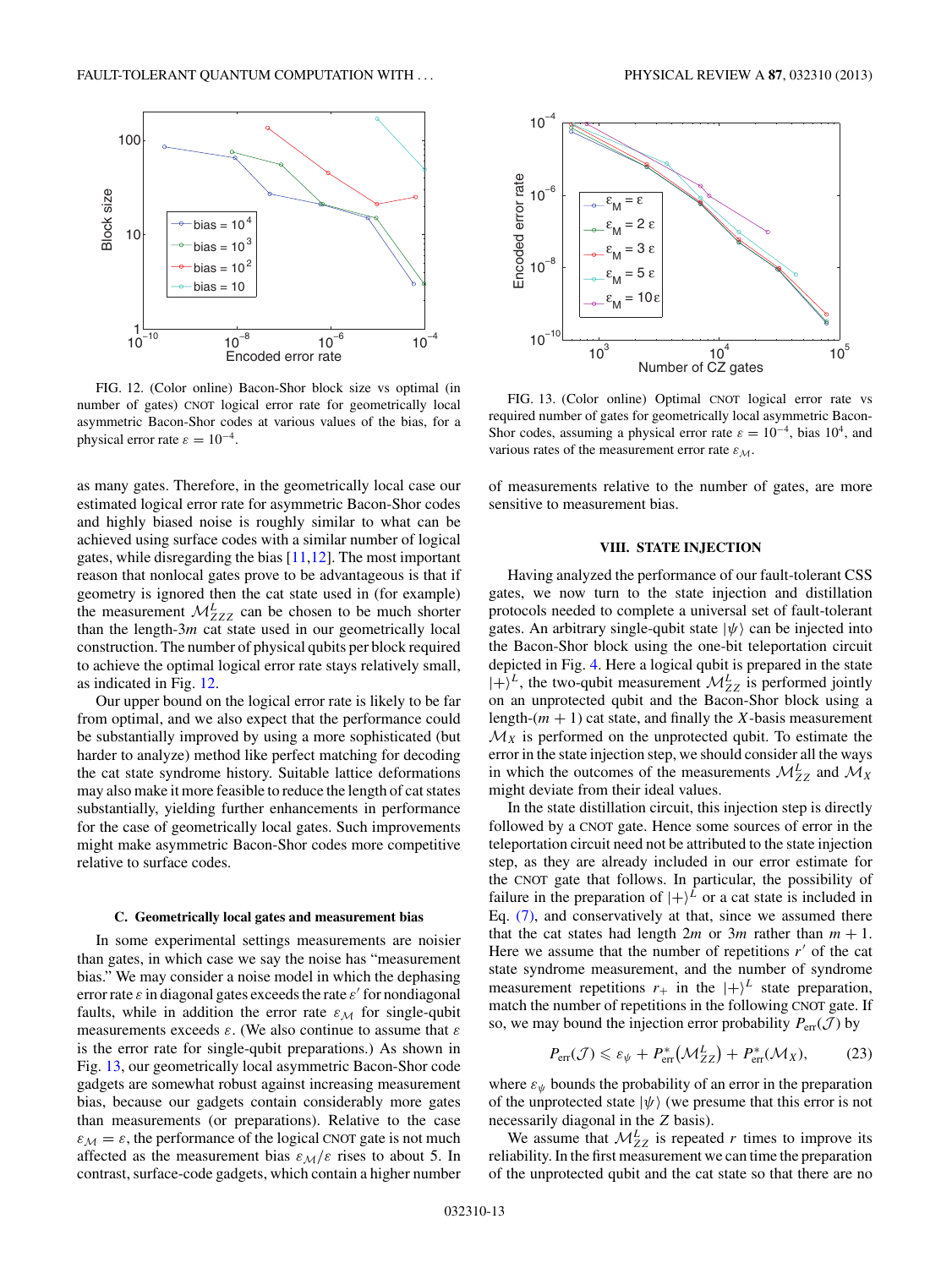<span id="page-13-0"></span>storage errors prior to step in which the cat state interacts with the data. But in subsequent measurements storage errors on the data may accumulate during the  $8r'$  time steps while the cat state is prepared for the next round. To estimate  $P_{\text{err}}^*(\mathcal{M}_X)$ , we note that each of the  $m + 1$  cat state qubits is acted upon by two CZ gates during each of r' rounds of cat state syndrome measurement, where a nondiagonal fault in any of these gates could result in a Pauli-frame *X* error. Furthermore, a storage fault acting on the unprotected qubit, a fault in final *X* measurement of the unprotected qubit, or a fault in the CZ gate that couples the unprotected qubit to the cat state could cause  $\mathcal{M}_X$  to fail. Therefore we find

$$
P_{\text{err}}^*(\mathcal{M}_X) \le (r+1)(\varepsilon + \varepsilon') + 8(r-1)r'(\varepsilon_s + \varepsilon'_s) + 2(m+1)rr'\varepsilon'.
$$
 (24)

A nondiagonal error acting on any data qubit can flip the outcome of  $\mathcal{M}_{ZZ}^L$ . Otherwise, a diagonal fault in each of at least  $(r + 1)/2$  measurement rounds could cause the  $\mathcal{M}_{ZZ}^L$  to fail. Since in each round there are  $m + 1$  gates coupling the qubits to the data,  $(m + 1)r'$  CZ gates in the cat state preparation, as well as  $m + 1$  single-qubit preparations and measurements, we find

$$
P_{\text{err}}^* \left( \mathcal{M}_{ZZ}^L \right) \leqslant r\varepsilon' + 8r'(r - 1)\varepsilon_s' + m(2r_+ + r)\varepsilon'
$$

$$
+ \left( \frac{r}{\frac{r+1}{2}} \right) [(m+1)(r'+3)(\varepsilon + \varepsilon')]^{(r+1)/2}.
$$
(25)

Figure 14 bounds the injection error probability assuming the values of  $m, r$ , and  $r'$  chosen to optimize the geometrically local CNOT gadget. For large biases the injection error probability is around 1%, well below the thresholds for successful distillation, as will be seen in Sec. IX.

By choosing  $r = 1$  (no repetition of the  $ZZ^L$  measurement), we can avoid storage locations, and the leading contribution to  $P_{\text{err}}(\mathcal{J})$  linear in  $\varepsilon$  (assuming  $\varepsilon' \ll \varepsilon$ ) is

$$
P_{\text{err}}(\mathcal{J}) = 3\varepsilon + (m+1)(r'+3)\varepsilon + \cdots
$$
 (26)



FIG. 14. (Color online) Injection error probability for the optimal geometrically local Bacon-Shor codes found in Fig. [10,](#page-11-0) with the probability of an error on the unprotected state  $|\psi\rangle$ ,  $\varepsilon_{\psi}$ , set to be equal to the dephasing error probability *ε*.

Increasing to  $r = 3$  entails increasing the sensitivity to storage errors, while providing better protection against diagonal errors in CZ gates:

$$
P_{\text{err}}(\mathcal{J}) = 5\varepsilon + 16r'\varepsilon_s + \cdots, \qquad (27)
$$

which might be a significant improvement if  $\varepsilon_s \ll \varepsilon$ .

The probability of error in state injection depends on *m* and also on *r* , the number of times the cat state syndrome measurement is repeated, which we assume matches the value of  $r'$  in the CNOT<sup>L</sup> gate that follows the state injection step. We note, though, that the value of  $r'$  might increase gradually as state injection proceeds. If there are multiple rounds of state distillation, we might be willing to accept a larger  $CNOT<sup>L</sup>$  error rate  $P_{\text{err}}(\text{CNOT}^L)$  in early rounds where the error in the distilled state is higher, with  $P_{\text{err}}(\text{CNOT}^L)$  declining in later rounds as the state's purity improves. Adjustment of the Bacon-Shor block size, and hence of  $P_{\text{err}}(\text{CNOT}^L)$ , is easy to incorporate in our circuit constructions, as there is no need for the control and target blocks in the CNOT<sup>L</sup> circuit to be of equal size. Using a smaller code in early rounds may save on overhead, but more importantly reducing the value of  $m$  and  $r'$  used in the first round improves the error  $P_{\text{err}}(\mathcal{J})$  of the initially injected state. However, for simplicity, we did not invoke this strategy of gradually increasing the block size in the analysis of state distillation reported in Sec. IX.

#### **IX. STATE DISTILLATION**

So far we have seen how, using asymmetric Bacon-Shor codes, to perform fault-tolerant encoded versions of the operations in the "CSS set"  $\mathcal{G}_{\text{CSS}}^L$ : the CNOT gate, preparations of the encoded states  $|0\rangle^L$  and  $|+\rangle^L$ , and the measurements  $\mathcal{M}_{X}^{L}$ ,  $\mathcal{M}_{Z}^{L}$ . To perform fault-tolerant universal quantum computation, we will need in addition to prepare high-fidelity encoded versions of the states

$$
|+i\rangle = \frac{1}{\sqrt{2}}(|0\rangle + i|1\rangle),
$$
  

$$
|T\rangle = \frac{1}{\sqrt{2}}(|0\rangle + e^{i\pi/4}|1\rangle).
$$
 (28)

Using  $a \mid +i$  ancilla state and CSS operations, we can teleport the Clifford group gates  $Q = \exp(i\frac{\pi}{4}X)$  and  $S = \exp(-i\frac{\pi}{4}Z)$ , which suffice for generating the full Clifford group. Using a  $|T\rangle$  ancilla, the *S* gate, and CSS operations, we can teleport  $T = \exp(-i\frac{\pi}{8}Z)$ , completing a universal gate set.

To prepare these encoded ancilla states, we first prepare noisy versions of the encoded states, and then use a distillation protocol to generate the needed high-fidelity versions of these states [\[16\]](#page-15-0). To distill the  $|+i\rangle$  ancillas we need only CSS operations, and can use a circuit based on the [[7,1,3]] Steane code; it takes 7 noisy  $|+i\rangle$  ( $|-i\rangle$ ) ancillas and produces one clean  $|-i\rangle$  ( $|+i\rangle$ ) ancilla. The  $|T\rangle$  distillation protocol uses both CSS operations and  $|+i\rangle$  ancillas and is based on Reed-Muller codes [\[16\]](#page-15-0); it produces one clean  $|T\rangle$  ancilla from 15 noisy ones. Other, more efficient, distillation protocols have been proposed recently [\[18–20\]](#page-15-0).

In the original analysis [\[16\]](#page-15-0) of the performance of these state distillation protocols, it was assumed that the CSS operations were perfect. Here we want to consider the case in which the CSS operations, protected by an optimally chosen Bacon-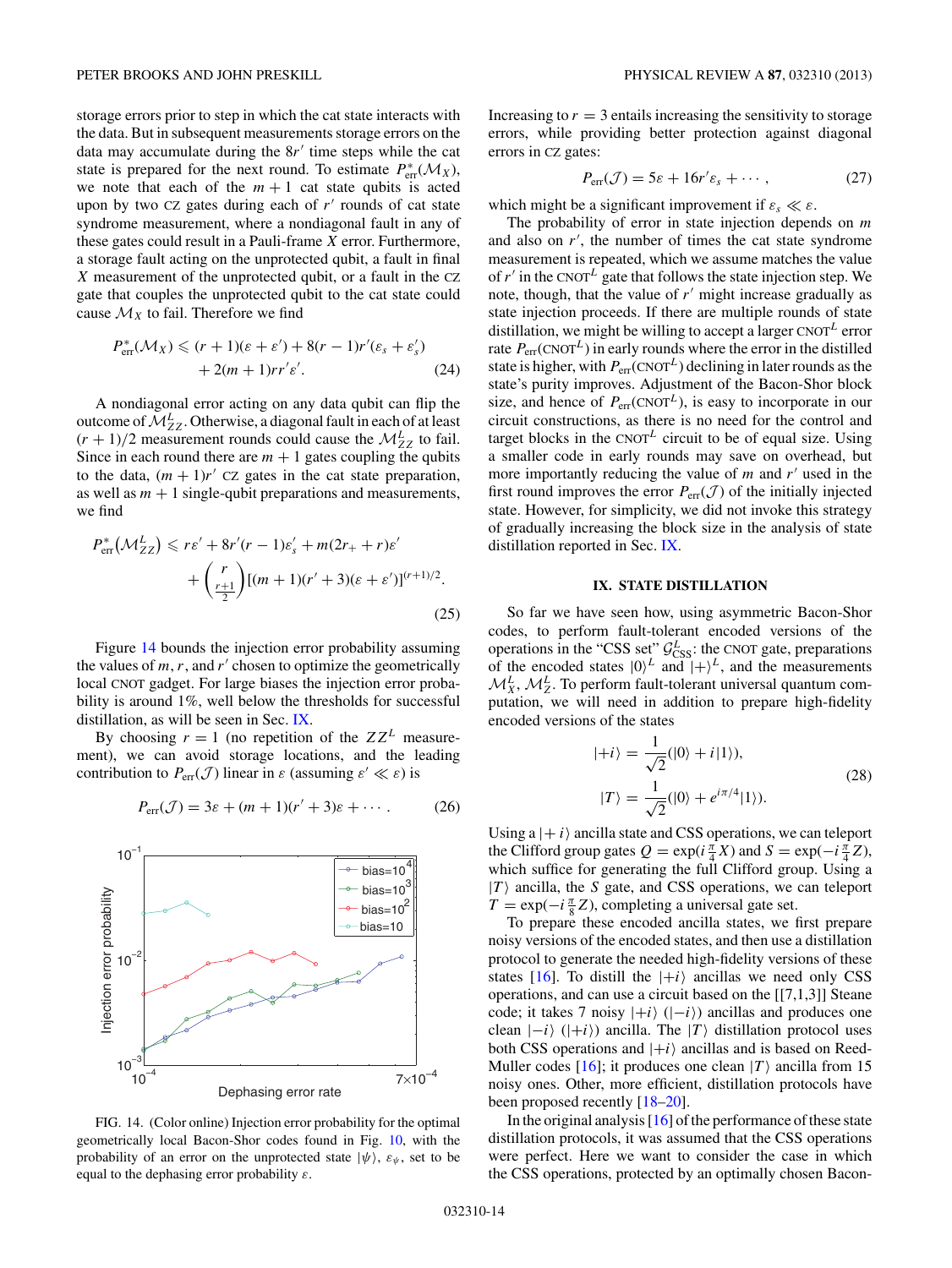<span id="page-14-0"></span>

FIG. 15. (Color online) Output error probability after *n* levels of  $|T\rangle$  distillation, starting from  $\varepsilon_{\text{in}} = 0.15$ , for various values of  $\varepsilon_{\text{CSS}}$ . The  $|+i\rangle$  ancillas are assumed to be maximally distilled, so that  $\varepsilon_{\vert+i\rangle} = 4\varepsilon_{\text{CSS}}$ . Eventually the output probability levels off to around  $8\varepsilon_{\text{CSS}}$ .

Shor code, are themselves noisy. We provide more details about our analysis in [\[21\]](#page-15-0); state distillation using noisy CSS operations has also been discussed previously in, for example, Refs. [\[11,12,22\]](#page-15-0).

When the CSS operations are perfect, we can attain ancilla states with arbitrarily low error by performing a sufficient number of rounds of distillation, assuming that the fidelity of the initial ancilla with the desired ideal state exceeds a threshold value. However, when the CSS operations are noisy, the error rate  $\varepsilon_{\text{CSS}}$  for the CSS operations sets a nonzero floor on the error in the output ancilla states—once this floor is reached, further rounds of distillation produce no further improvement, because the error in the output is dominated by the errors in the distillation circuit rather than the errors in the input ancilla states. We have designed fault-tolerant distillation circuits that minimize this noise floor, and have found the corresponding lower bounds on the output error for distillation of both  $|+i\rangle$ and  $|T\rangle$  states [\[21\]](#page-15-0). For  $|+i\rangle$  distillation, the best achievable error rate for our procedure is

$$
\varepsilon_{\left|+i\right>} \geqslant 4\varepsilon_{\text{CSS}} + O\big(\varepsilon_{\text{CSS}}^2\big),\tag{29}
$$

and for  $|T\rangle$  distillation it is

$$
\varepsilon_{|T\rangle} \geqslant 8\varepsilon_{\text{CSS}} + O\big(\varepsilon_{\text{CSS}}^2\big). \tag{30}
$$

A single round of the noisy distillation protocol improves the ancilla error probability substantially, provided that the CSS error rate  $\varepsilon_{\text{CSS}}$  in the distillation circuit is small compared to the input error probability  $\varepsilon_{\text{in}}$  of the noisy ancilla states, and also that  $\varepsilon_{\text{in}}$  is safely below the (quite high) threshold error rate for the ideal distillation protocol. The convergence of the ancilla error rate to the floor  $\approx 8\varepsilon_{\rm CSS}$  is illustrated for  $|T\rangle$ 



FIG. 16. (Color online) Output error probability after *n* levels of  $|T\rangle$  distillation, with the values of  $\varepsilon$ <sub>in</sub> and  $\varepsilon$ <sub>CSS</sub> taken from the optimal values of Fig. [14,](#page-13-0) for  $\varepsilon = 10^{-4}$  and various biases. Only two rounds of distillation are required in each case to reach the floor.

distillation in Fig. 15, for the case where the error rate of the input ancillas is  $\varepsilon_{\text{in}} = 0.15$ .

For initial ancillas with errors that are very close to the threshold of the ideal distillation protocol, it can in principle take many rounds of distillation to reach the floor set by the CSS error rate. On the other hand, if the initial ancillas are not too noisy, then it will take just a few rounds of distillation to reach this floor. In Fig. 16, the error rate of the output ancilla is plotted as a function of the number of rounds of distillation, where the input error rate is the injection error probability estimated in Fig. [14.](#page-13-0) For the parameters shown, only two rounds of distillation suffice to reach the floor set by the logical CSS error rate. This relatively modest overhead cost for executing non-Clifford logical quantum gates is one of the advantages of our fault-tolerant scheme.

#### **ACKNOWLEDGMENTS**

This work was supported in part by the Intelligence Advanced Research Projects Activity (IARPA) via Department of Interior National Business Center Contract No. D11PC20165. The US Government is authorized to reproduce and distribute reprints for governmental purposes notwithstanding any copyright annotation thereon. The views and conclusions contained herein are those of the author and should not be interpreted as necessarily representing the official policies or endorsements, either expressed or implied, of IARPA, DoI/NBC, or the US Government. We also acknowledge support from NSF Grant No. PHY-0803371, DOE Grant No. DE-FG03-92-ER40701, and NSA/ARO Grant No. W911NF-09-1-0442. The Institute for Quantum Information and Matter (IQIM) is an NSF Physics Frontiers Center with support from the Gordon and Betty Moore Foundation.

[2] D. Gottesman, [Proc. Symp. Appl. Math.](http://dx.doi.org/10.1090/psapm/068/2762145) **68**, 13 (2009).

<sup>[1]</sup> P. Shor, in *Foundations of Computer Science*, Proceedings of the 37th Annual Symposium, 1996 (IEEE, Piscataway, NJ, 1996), pp 56–65.

<sup>[3]</sup> P. W. Shor, Phys. Rev. A **52**[, R2493 \(1995\).](http://dx.doi.org/10.1103/PhysRevA.52.R2493)

<sup>[4]</sup> D. Bacon, Phys. Rev. A **73**[, 012340 \(2006\).](http://dx.doi.org/10.1103/PhysRevA.73.012340)